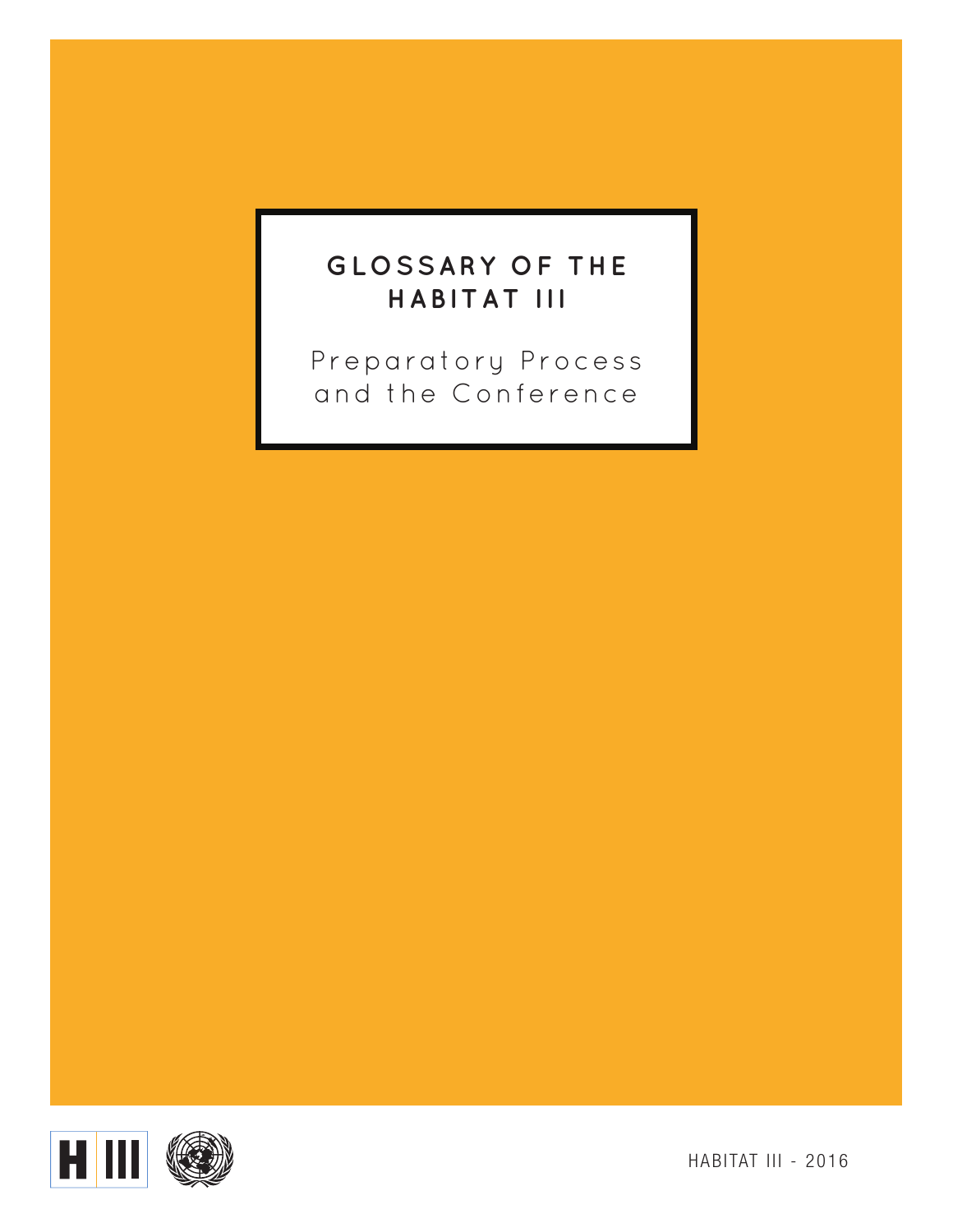#### © 2017 United Nations All rights reserved worldwide

The glossary of the Habitat III Preparatory Process was developed by the Habitat III Secretariat. The concepts identified in it do not imply the expression of any opinion whatsoever on the part of the United Nations concerning the legal status of any country, territory, city or area or its authorities, or concerning the delimitation of its frontiers or boundaries. The glossary does not necessarily reflect the views of the United Nations or its officials or Member States.

The glossary of the Habitat III Preparatory Process attempts to compile concepts proposed during the Preparatory Process at the Habitat III Issue Papers, Policy Papers, Regional Reports or at the Regional and Thematic meetings. It also includes concepts of the Preparatory Process itself. The glossary is the product of work led by Ana B. Moreno, Wataru Kawasaki, Ilija Gubic and Nhusha Vu.

References to names and firms and commercial products and processes does not imply their endorsement by the United Nations, and a failure to mention a particular firm, commercial product or process is not a sign of disapproval.

Links contained in the present publication are provided for the convenience of the reader and are correct at the time of issue. The United Nations takes no responsibility for the continued accuracy of that information or for the content of any external website.

Financial support from the Government of Ecuador to produce this publication is gratefully acknowledged.

Photocopies and reproductions of excerpts are allowed with proper credits.

United Nations publication issued by the Habitat III Secretariat [www.habitat3.org](file:///FREDDIEZ%20BIGG%20FOLDER/FREDDIEZ%20WORK%20FOLDER/In%20Progress/Habitat%20III/H3%20Glossary/ )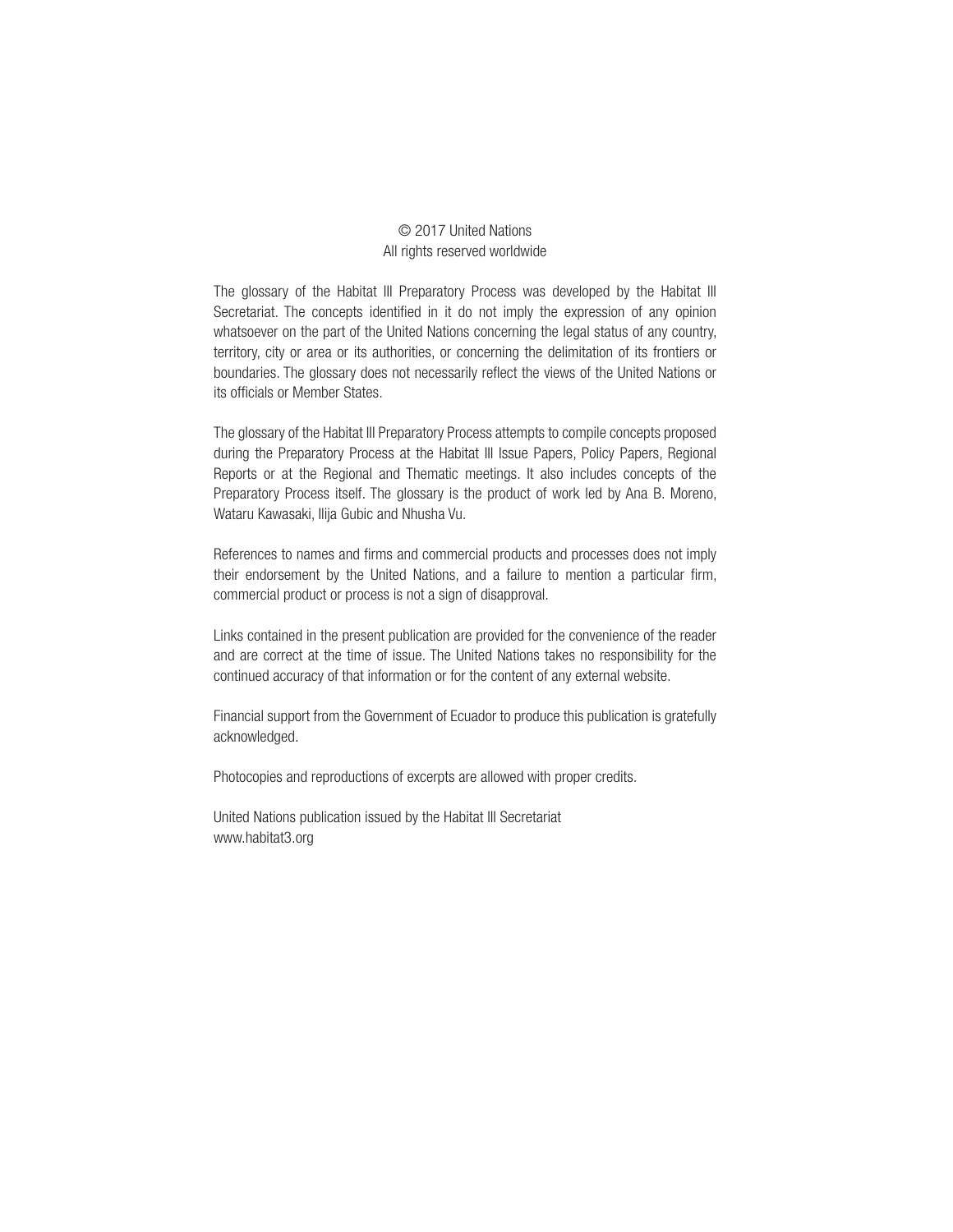### **GLOSSARY OF THE HABITAT III**

Preparatory Process and the Conference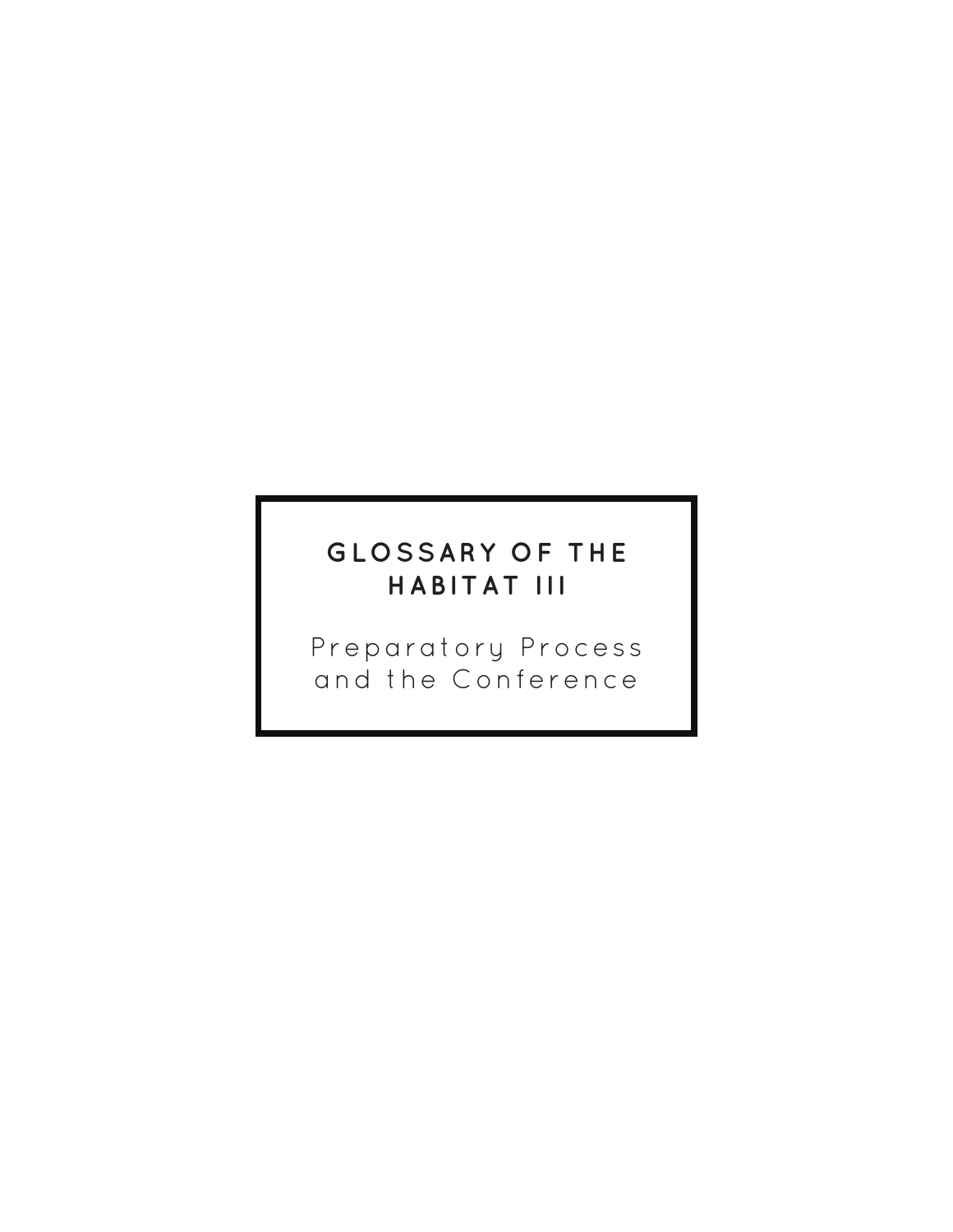This Habitat III glossary has been elaborated based on the definitions of key concepts provided by the Habitat III Issue Papers (indicated as IPxx) and the Habitat III Policy Papers (indicated as PPx), and often referred in the preparatory process of the Habitat III Conference.

Concepts of the Habitat III preparatory process or the Conference have been included by the Habitat III Secretariat.

For the concepts used in the New Urban Agenda, please visit the Habitat III webpage, [www.habitat3.org,](file:///FREDDIEZ%20BIGG%20FOLDER/FREDDIEZ%20WORK%20FOLDER/In%20Progress/Habitat%20III/H3%20Glossary/ ) especially the Subject Index for the New Urban Agenda: *[http://habitat3.org/the-new-urban-agenda/subject-index/](file:///FREDDIEZ%20BIGG%20FOLDER/FREDDIEZ%20WORK%20FOLDER/In%20Progress/Habitat%20III/H3%20Glossary/ )*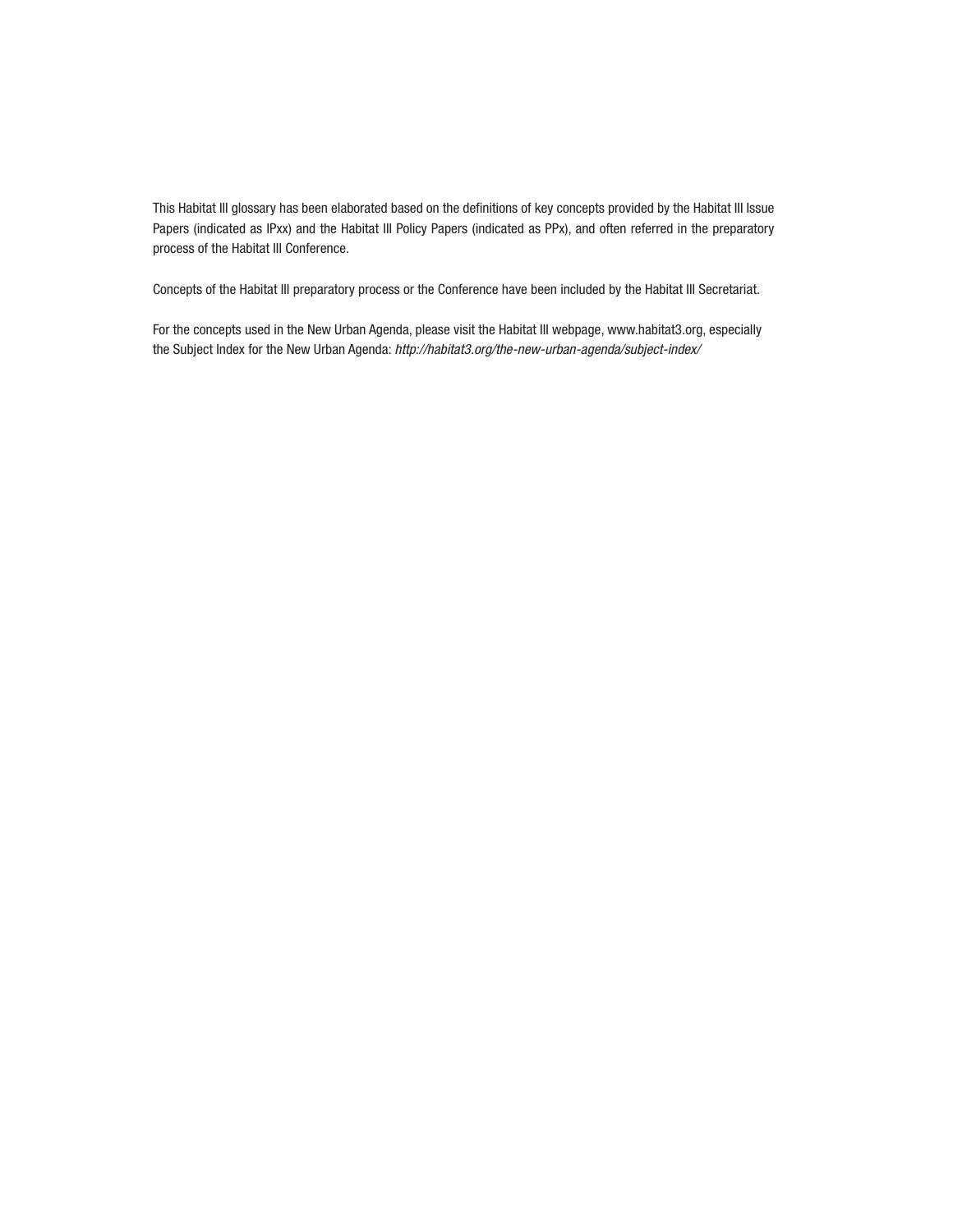## **A**

#### **Accessibility**

(IP20) Housing is not adequate if the specific needs of disadvantaged and marginalized groups are not considered.

*UNTERM - Building standards relating to making public buildings accessible to people with disabilities.* 

#### **Adaptation**

(IP17) Adaptation is the process of adjustment to actual or expected climate and its effects. In human systems, adaptation seeks to moderate harm or exploit beneficial opportunities. In natural systems, human intervention may facilitate adjustment to expected climate and its effects.

#### **Adequate Housing**

(IP20) Adequate housing was recognized as part of the right to an adequate standard of living in international instruments including the 1948 Universal Declaration of Human Rights and in the 1966 International Covenant on Economic, Social and Cultural Rights. A number of conditions must be met before particular forms of shelter can be considered to constitute "adequate housing."

#### **Affordability**

(IP20) Housing is not adequate if its cost threatens or compromises the occupants' enjoyment of other human rights.

*UNTERM – The state of being cheap enough for people to be able to buy.* 

#### **Agglomeration economies**

(IP12) To refer to the benefits from proximity. Cities provide the fertile ground for agglomeration economies to flourish. Higher densities of people and firms allow for ideas to flow giving birth to innovation. Density also allows firm to benefit from economies of scale and links to input and product markets.

*UNTERM – Economies of scale resulting from urban concentration. Result from the clustering of economic activity, infrastructure*  facilities, access to regional markets and competitive pricing of *relevant resources and facilities: economic determinants for Foreign Direct Investment.* 

#### **Availability of services, materials, facilities and infrastructure**

(IP20) Housing is not adequate if its occupants do not have safe drinking water, adequate sanitation, energy for cooking, heating, lighting, food storage or refuse disposal.

**B**

#### **Biodiversity**

(IP16) The term given to the variety of life on Earth and the natural patterns it forms. The biodiversity we see today is the fruit of billions of years of evolution, shaped by natural processes and, increasingly, by the influence of humans. It forms the web of life of which we are an integral part and upon which we so fully depend.

#### **Bond**

(PP10) A bond is a type of loan or debt security that is issued by a public authority or credit authority for long-term investments. Bonds are repaid when they "mature," typically 10 years or more after being issued.

#### **Building code**

(PP10) Building codes are regulations established by a recognized government agency describing design, building procedures and construction details for new homes or homes undergoing rehabilitation. Local building codes are often based on a national model code known as the International Building Code, or one of its predecessors. The International Code Commission has established a number of special building codes that apply to particular situations, such as the International Existing Building Code, which facilitates the renovation of older structures by streamlining the applicable code requirements.

#### **Bureau of the Preparatory Committee**

Following the established procedures for an intergovernmental conference of the United Nations, the Bureau of the Preparatory Committee was established in 2014 prior to the First Session of the Preparatory Committee (PrepCom1) held in New York, the United States, on 17 and 18 September 2014. The Bureau of the Preparatory Committee is the Member States' representation for the coordination of the preparatory process towards the Habitat III Conference. The members of the Bureau were elected following the procedures of the United Nations with an invitation to Regional Groups to nominate representatives to be members of for the Bureau. The Bureau of the Preparatory Committee consisted of ten members, two from each regional group.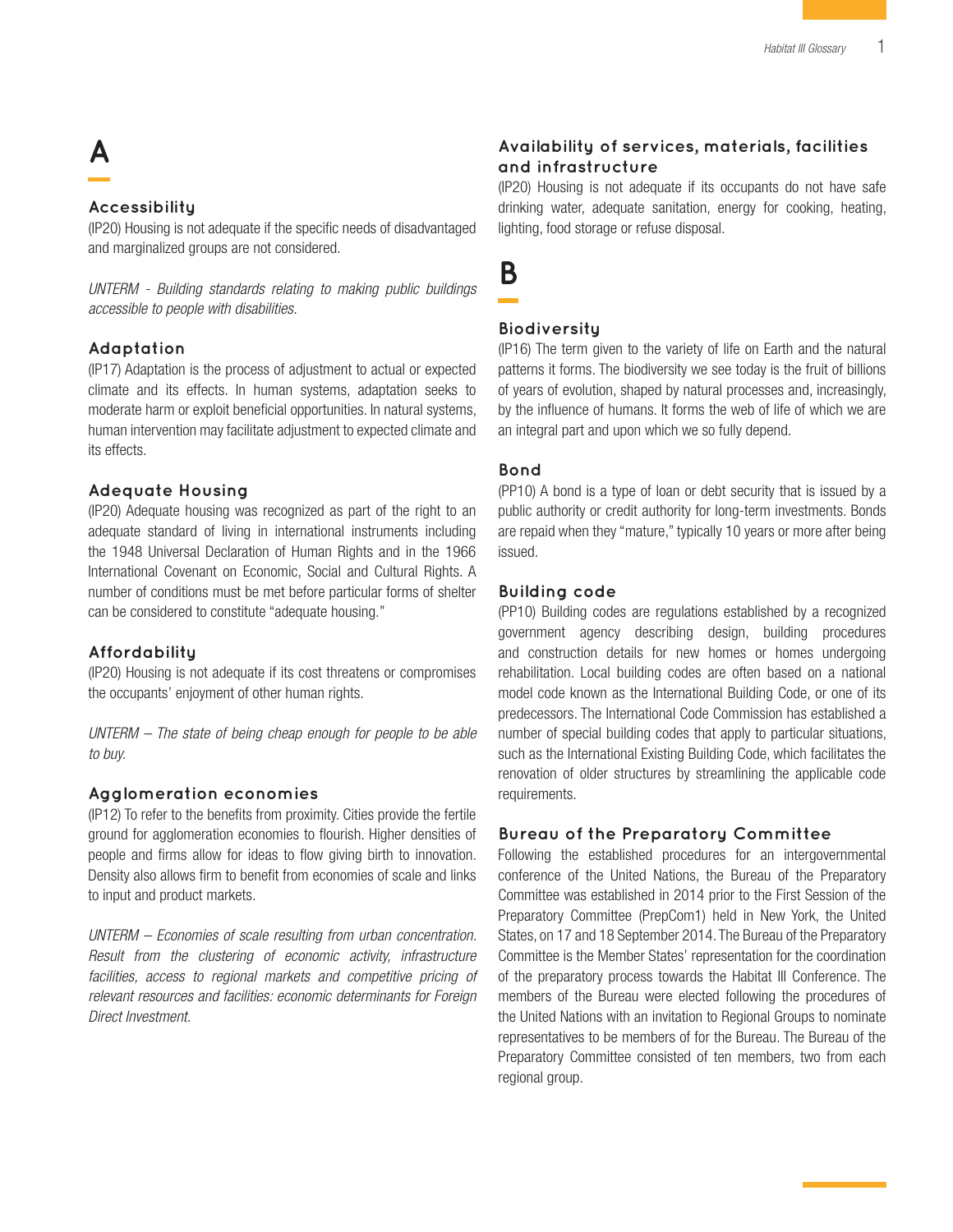#### **Business-enabling environment**

(IP12) Positive and predictable context in which to do business, where policy, institutional, regulatory, infrastructure and cultural conditions lay the foundations for markets to work.

# **C**

#### **Cadastre**

(PP10) A parcel-based land information system that includes a geometric description of land parcels, which are usually represented on a cadastral map. In some jurisdictions it is considered separate from, but linked to, the register of land rights and holders of those rights (land register), while in other jurisdictions the cadastre and land register are fully integrated<sup>1</sup>.

*UNTERM - A register of the real property of a country, with details of the area, the owners and the value. The word came into English by way of French and Italian, variously attributed to the Late Latin capitastrum, a register of the poll tax, and the Greek katastikhon, a list or register, from kata stikhon, literally, "down the line" in the sense of "line by line."*

#### **City Crime Prevention and Urban Safety Strategy**

(IP3) A programme of action to prevent or reduce crime at a citywide scale and in relation to defined crime problems in specific locations of the city. The strategy should be time-bound, contain specific goals and objectives, define local key actors and their respective responsibilities articulate expected outcomes, and state monitoring indicators<sup>2</sup>.

#### **City Region Food Systems**

(IP10) To encompass the complex network of actors, processes and relationships of food production, processing, marketing, and consumption that exist in a given geographical region. The regional landscape comprises an urban centre, its surrounding peri- urban and rural hinterland across which flows of people, goods and ecosystem services are managed.<sup>3</sup>

#### **Climate Change**

(IP17) Climate Change refers to a change in the state of the climate that can be identified [...] by changes in the mean and/or the variability of its properties, and that persists for an extended period, typically decades or longer. Climate change may be due to natural internal processes or external forcing and persistent anthropogenic changes in the composition of the atmosphere or in land use. Article-1 of UNFCCC defines climate change as: 'a change of climate which is attributed directly or indirectly to human activity that alters the composition of the global atmosphere and which is in addition to natural climate variability observed over comparable time periods'. The UNFCCC thus makes a distinction between climate change attributable to human activities altering the atmospheric composition, and climate variability attributable to natural causes.

#### **Climate Risk Management (CRM)**

(IP17) To refers to a mechanism "to assist developing countries, especially those particularly vulnerable [or actors in these countries], in adapting to climate change by reducing climate-related risks (including in the form of flood, droughts and other extreme weather events, and their impacts) and transferring these risks where necessary through financial mechanisms, in accordance with their adaptation strategy."

*UNTERM - The use of climate information to cope with the impact of climate on development and resource management. In many parts of the world, natural hazards such as floods and droughts contribute to increasing socioeconomic and ecological disturbances. Managing such risks is a major challenge, particularly for developing and least developed countries.*

#### **Collateral**

(PP10) Collateral is an asset or a series of assets pledge by a borrower with a creditor as a security for repayment of a loan. The pledged asset is subject to seizure if the borrower defaults on the loan. The pledged asset or collateral must be of equal value to the loan.<sup>4</sup>

#### **Compact cities' or 'smart growth"**

(IP19) To describe urban development that is compact, resourceefficient and less dependent on the use of private cars. The term of 'smart growth' is most commonly used in North America, while in Europe and Australia the term 'compact city' is often used to connote similar concepts. As an antidote to sprawl, these terms aim to reduce the municipal fiscal burden of accommodating new growth, while at the same time promoting walking and cycling, historical preservation, mixed-income housing that helps reduce social and class segregation and diversity of housing and mobility choices that appeal to a range of lifestyle preferences. Ten accepted principles that define such developments have:

<sup>1</sup> Food and Agriculture Organization. Website: *<http://www.fao.org/docrep/005/y4307e/y4307e09.htm>*

<sup>2</sup> ECOSOC 1995 Guidelines for Cooperation and Technical Assistance in the Field of Urban Crime Prevention outlined that integrated crime prevention action plans should: 1) define the nature and types of crime problems; 2) consider involving a range of actors; 3) consider factors such as education, employment, housing, health, drug and alcohol abuse, and access to social services; 4) providing action at various levels, including primary prevention, prevention of recidivism, the protection of victims.

<sup>3</sup> *<http://cityregionfoodsystems.org>*

<sup>4</sup> Global Housing Indicators http://globalhousingindicators.org/en/glossary/2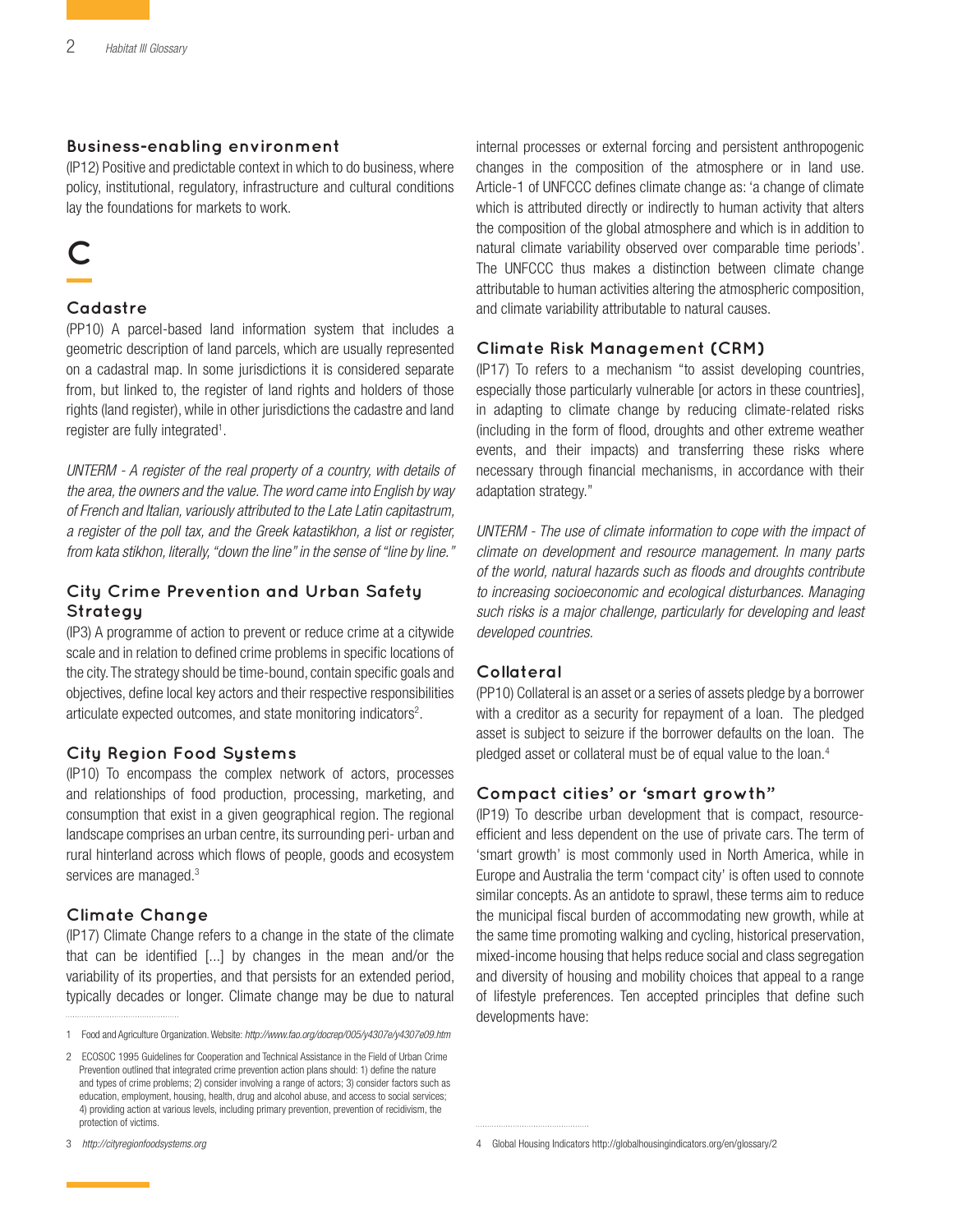- 1. Mixed-land uses;
- 2. Compact building design;
- 3. A range of housing opportunities and choices;
- 4. Walkable neighborhoods;
- 5. Distinctive, attractive communities with a strong sense of place;
- 6. Preservation of open space, farmland, natural beauty and critical environmental areas;
- 7. Development directed towards existing communities;
- 8. A variety of transportation choices;
- 9. Development decisions that are predictable, fair and cost effective;
- 10. Community and stakeholder collaboration in development decisions.

*UNTERM - A compact city is an urban planning and urban design concept, which promotes relatively high residential density*  with mixed land uses. It is based on an efficient public transport *system and has an urban layout which – according to its advocates – encourages walking and cycling, low energy consumption and reduced pollution.... It is also arguably a more sustainable urban settlement type than urban sprawl because it is less dependent on the car, requiring less (and cheaper per capita) infrastructure provision".*

#### **Connectivity**

(IP8) To strengthens the physical, social and virtual relationship between people, places and goods. At regional level, connectivity links centres of production and consumption with the view of strengthening systems of cities and urban-rural linkages. At city level, connectivity is closely related to mobility and the permeability of an area. Specifically, street connectivity refers to the density of connections and nodes in a street network and the directness of the links between settlements and correlates positively with increased efficiency (and multi-modality) of flows and access to jobs and services.

#### **Continuum of land rights approach**

(IP9) A continuum of land rights can be said to exist when a land administration management system includes information that caters for the whole spectrum of formal, informal and customary. The continuum of land rights approach is based on recognition of the validity of a plurality of land rights lying on a continuum between formal and informal.

#### **Cooperative Housing Law**

(PP10) A law that recognizes the cooperative form of ownership with people owning shares in the property as a whole as opposed to a condominium where they own individual units and proportionate shares of the common areas.<sup>5</sup>

#### **Creative cities**

(IP4) Defined as urban complexes where cultural activities are an integral component of the city's economic and social functioning, for example through support to cultural and creative professionals, enhanced investments in cultural infrastructure, creative industries and new ICTs, or the adoption of bottom-up approaches to urban development.

#### **Crime Prevention**

(IP3) Strategies and measures that seek to reduce the risk of crimes occurring, and their potential harmful effects on individuals and society, including fear of crime, by intervening to influence their multiple causes. Crime prevention approaches can 1) promote the well-being of people and encourage pro-social behaviour; 2) change conditions in neighbourhoods that influence offending; 3) reducing opportunities and increasing the risks of being apprehended and minimizing benefits, including environmental design; or support social reintegration of offenders to prevent recidivism. Prevention efforts may also aim to, deter criminal behaviour and in the form of an effective criminal justice system.

#### **Cultural adequacy**

(IP20) Housing is not adequate if it does not respect and take into account the expression of cultural identity.

*UNTERM - For example, indigenous peoples might be assigned to, or restricted to, housing (such as public housing) that did not meet their cultural needs because it could not accommodate their kinship ties or other cultural practices.*

#### **Cultural and creative industries**

(IP4) Those sectors of activity that have as their main objective the creation, production, distribution and consumption of goods, services and activities that have cultural and artistic content. They are characterized by being at the intersection of economy and culture, having creativity at the core of their activities, artistic and/or cultural content, and links to innovation. Cultural and creative industries include cinema and audio-visual arts, design and crafts, media arts, music, performing arts, publishing and visual arts.

#### **Culture**

(IP4) According to the UNESCO Universal Declaration on Cultural Diversity (2001), is "the set of distinctive spiritual, material, intellectual and emotional features of a society or a social group that encompasses art and literature, lifestyles, ways of living together, value systems, traditions and beliefs". Urban culture thus covers the notions of culture within an urban setting, from both a functional and anthropological perspective.

<sup>5</sup> Global Housing Indicators http://globalhousingindicators.org/en/glossary/2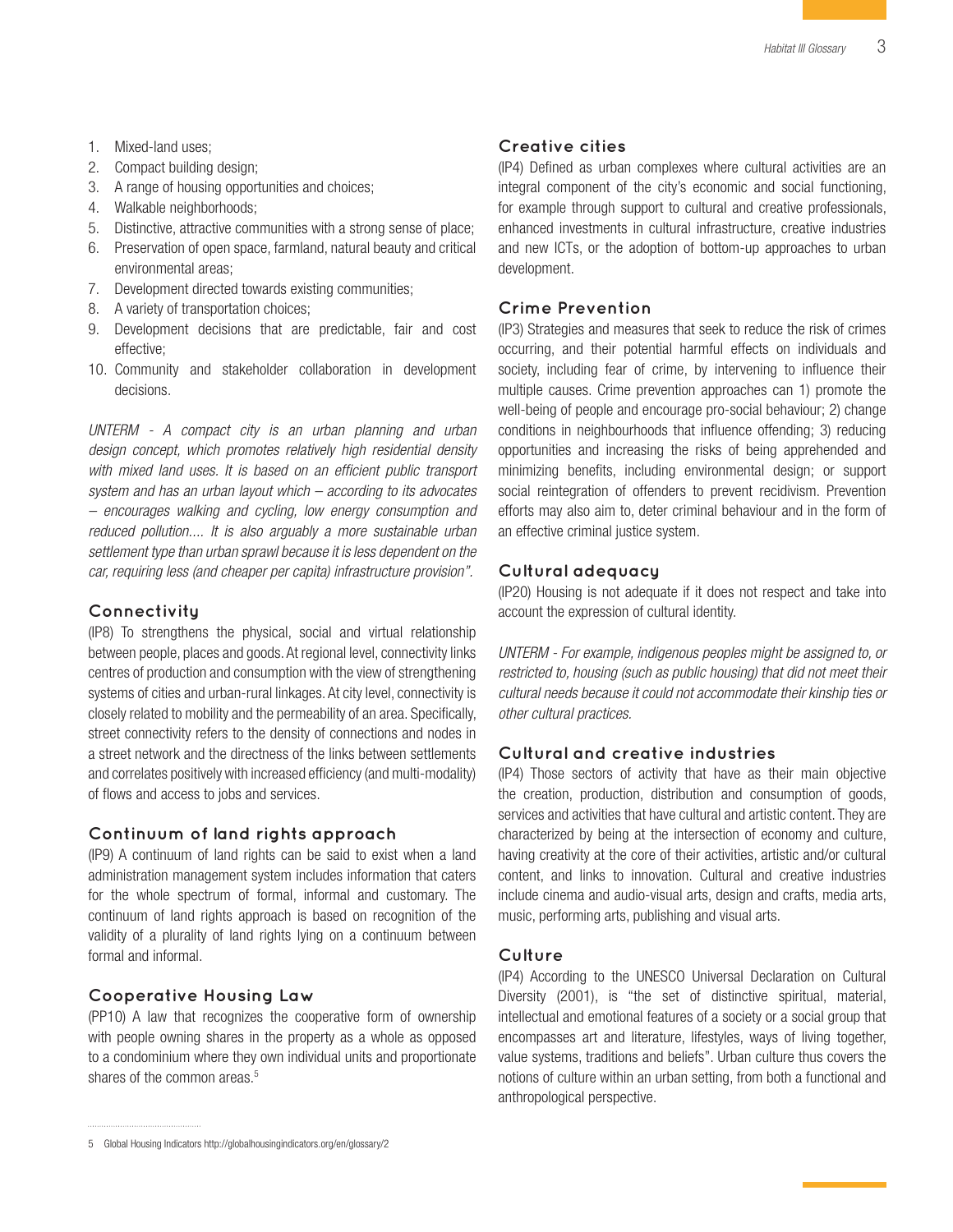### **D**

#### **Decent work**

(IP13) Decent work sums up the aspirations of people in their working lives. It involves opportunities for work that is productive and delivers a fair income, security in the workplace and social protection for families, better prospects for personal development and social integration, freedom for people to express their concerns, organize and participate in the decisions that affect their lives and equality of opportunity and treatment for all women and men.

*UNTERM - International Labour Organization (ILO) concept; refers to work that offers some measure of freedom, equity, human security and dignity. Such work is thought to offer such things as: a "fair income"; prospects for personal development and social integration; and freedom for workers to express their concerns, organize and participate in the decisions that affect their lives; and equality of opportunity and treatment for women and men.* 

*The Economic and Social Council General on 24 November 2005 adopted General Comment 18 on "The Right to Work", paragraph 7 of which reads: Work as specified in article 6 of the Covenant [International Covenant on Economic, Social and Cultural Rights] must be decent work. This is work that respects the fundamental rights of the human person as well as the rights of workers in terms of conditions of work safety and remuneration. It also provides an income allowing workers to support themselves and their families as highlighted in article 7 of the Covenant. These fundamental rights also include respect for the physical and mental integrity of the worker in the exercise of his/her employment. The term "decent work" is often mentioned along with productive employment.*

#### **Decentralization**

(IP6) Process of reorganization of the State involving a gradual transfer of responsibilities originally concentrated in central government towards other spheres of government (federal, regional, provincial or municipal). To be effective, it needs to provide the adequate powers and resources to fulfill such responsibilities. It involves the fair distribution of resources and responsibilities amongst the different government spheres. The principle behind this process is the belief that decision-making and implementation are more efficient if taken as closest to citizens as possible (subsidiarity principle).

(PP10) The establishment of institutional and legal frameworks for decision making and the empowerment of sub-national institutions at the provincial, district, city, town and village levels in terms of fiscal, administrative, political and legal processes.<sup>6</sup>

#### **Demand-side Subsidies**

(PP10) A demand-sided subsidy is a financial help for those households that do not have access to housing and whose income is insufficient to obtain it. The subsidy is directed to the resident and not the builder. The subsidy is tied to the resident and not the home allowing the resident to choose where they live. Usually, this subsidy is designed to help low-income households access housing in the private market. The best example of a demand side subsidy is a housing voucher - a family is given a voucher that can be used to pay rent in a home that they choose.<sup>7</sup>

#### **Dis-agglomeration economies**

(IP12) Density brings with it costs like pollution, congestion, and crime. When cities are not well designed and managed, there is the danger of the costs overshadowing the benefits that the density found in cities can bring.

#### **Disaster Risk Management (DRM)**

(IP17) A process for designing, implementing, and evaluating strategies, policies, and measures to improve the understanding of disaster risk, foster disaster risk reduction and transfer, and promote continuous improvement in disaster preparedness, response, and recovery practices, with the explicit purpose of increasing human security, well-being, quality of life, and sustainable development. (International Panel on Climate Change a Fifth Assessment Report).

### **E**

#### **Ecological footprint**

(IP16) Biocapacity - the planet's biologically productive land areas can be compared with humanity's demand on nature: our ecological footprint. The ecological footprint represents the productive area required to provide the renewable resources humanity is using and to absorb its waste. The productive area currently occupied by human infrastructure is also included in this calculation, since built-up land is not available for resource regeneration.

*UNTERM - A system of measuring how much land and water that a human population, at a specified material standard of living, needs to produce the resources it consumes and to absorb the resulting waste. It measures the level of consumption reflecting the population's level of affluence and technological development. As wealth and consumption power increase, the area of productive land needed and throughput of material -- ecological rucksack -- rise. The Ecological Footprint includes all the land that a given population uses for crops, grazing, building and growing trees for wood products as well as the waters from which it fishes, wherever in the world the activity takes place. In addition, there is the land used for the absorption of waste, much of which is comprised of forests for absorption of carbon dioxide.*

<sup>6</sup> UNHCR Master Glossary of Terms http://www.refworld.org/docid/42ce7d444.html

<sup>7</sup> Global Housing Indicators http://globalhousingindicators.org/en/glossary/2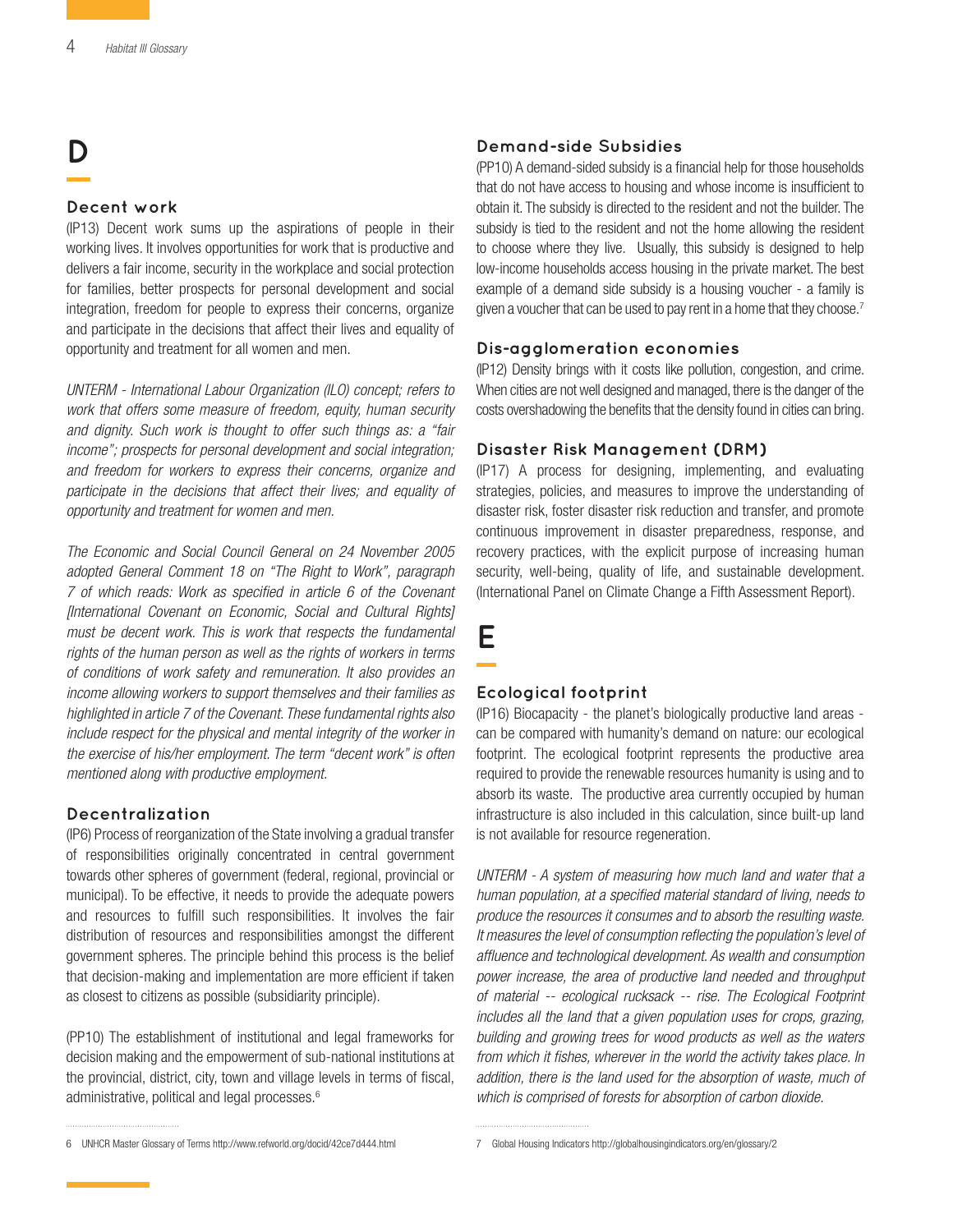#### **Ecosystem services (ES)**

(IP16) Ecosystem services are defined as the benefits people obtain from ecosystems, delineated into four categories: supporting services (e.g. habitat for species and genetic resources), provisioning services (e.g. food and medical resources), regulating services (e.g. regulation of local climate and of extreme events); and cultural services (e.g. recreation and tourism).

#### **Empowerment**

(PP10) A process/phenomenon that allows people to take greater control over the decisions, assets, policies, processes and institutions that affect their lives.<sup>8</sup>

*UNTERM - The social, economic, political and legal enabling of certain groups, in particular women (empowerment of women), to act by granting or re-enforcing rights, abilities and access to facilities previously denied or restricted.*

#### **Environmental justice**

(IP22) To refer to the dynamic relationship between poverty, ecosystem services and pollution that sees vulnerable and poor urban dwellers suffer disproportionately from environmental impacts. Environmental justice aims at curbing abuses of power in relation to natural resources and calls for the legal and social empowerment of the poor and new approaches to sustainability to secure future generations' quality of life experience<sup>9</sup>.

*UNTERM - Environmental justice is the fair treatment and meaningful involvement of all people regardless of race, color, national origin, or income, with respect to the development, implementation, and enforcement of environmental laws, regulations, and policies.*

#### **Essential law**

(IP5) A major challenge in urban law frameworks is complexity, where both the volume of rules and their technical nature are not reflective of the capacity and resources that are locally available. In many cases, complex urban law frameworks are also not reflective of policy priorities. For all urban areas, but particularly those facing immediate growth and development challenges with only limited institutional capacity and financial resources, it is beneficial to focus on the minimum set of legal instruments and tools that are:

- i. necessary to deliver the most important elements of urban development policy; and,
- ii. adaptable to reasonable expectations of available resources and capacity for implementation.

Once an urban area has a functioning system based on a core set of tools, it can then consider the need for expansion into more detailed or demanding approaches.

For example, physical planning can deliver a long-term framework for development by focusing on a limited number of elements, including: locally appropriate systems for land management; the regulation of public space; a clear system for the identification of plots; a simple building code; and, ideally, some means for public sharing in the profits of physical development to offset infrastructure costs. Other mechanisms, such as zoning rules, can be introduced at a later stage as the necessary capacity and resources become available.

#### **Eviction**

(PP10) Eviction is an order that a person or persons must vacate the place where they reside on a specified date or time.10 Given a series of reasons regulated by authorities, the removal of a tenant from the property by the owner cannot be discretional and has to follow a judicial procedure.

*UNTERM - The expulsion of someone (such as a tenant) from the possession of land, home or place of business by process of law. Deprival of the right to possess a thing, including the right to occupy land and buildings, and meaning in its widest sense deprival of the right to own it. The French and Spanish terms, as well as dispossession and eviction, apply theoretically to all forms of property, but all of them are used in particular of land and building; this is especially true of eviction, to which dispossession should therefore be preferred unless the context clearly indicates that the eviction concerns land or buildings, e.g. in the case of squatters being evicted from housing by court order. The dispossession referred to by the French and Spanish terms is that suffered by a purchaser or a lessee or hirer of property as a result of a claim by a party extraneous to the sale or the lease or hire and includes threat at dispossession and harassment.* 

### **F**

#### **Floor Area Ratio (FAR)**

(PP10) Floor Area Ratio is the proportion of built up area to the total area of the plot of land.11 FAR is used by local authorities in zoning codes to measure the density of a site being developed and control the size of buildings.<sup>12</sup>

<sup>8</sup> UNHCR Master Glossary of Terms http://www.refworld.org/docid/42ce7d444.html

<sup>9</sup> United Nations Development Programme (2014). Environmental Justice: Comparative Experiences in Legal Empowerment.

<sup>10</sup> Global Housing Indicators http://globalhousingindicators.org/en/glossary/2

<sup>11</sup> World Bank e-course on Sustainable Land Use Planning http://worldbank.mrooms.net/mod/ glossary/view.php?id=29768&mode=letter&hook=F&sortkey=&sortorder=

<sup>12</sup> NYC Department of City Planning <http://www1.nyc.gov/site/planning/zoning/glossary.page>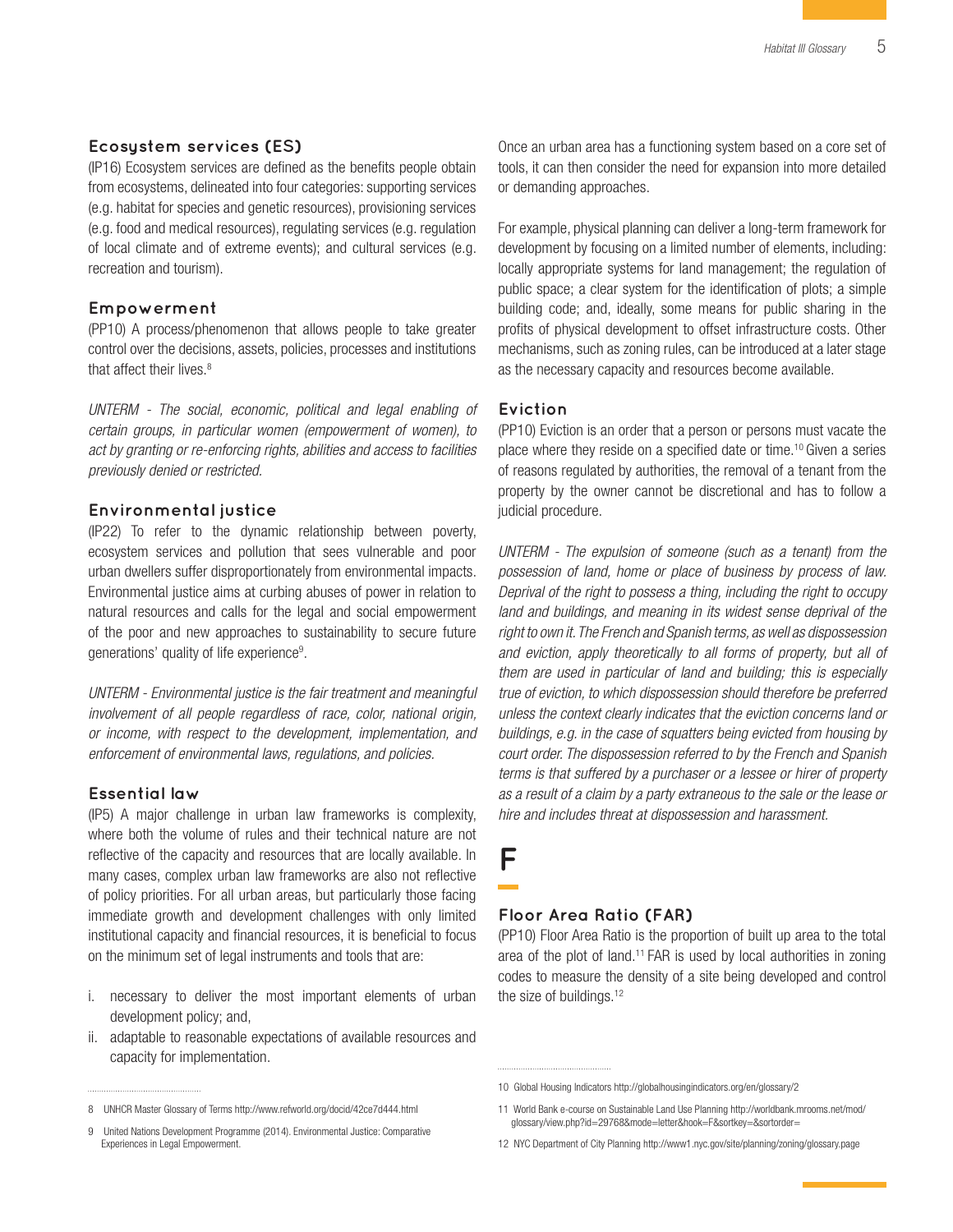### **G**

#### **Gated Communities**

(PP10) Gated communities are residential communities that are exclusionary or segregated that have a physical barrier or guards to keep non-residents out. 13

*UNTERM – A subdivision or neighborhood, often surrounded by a barrier, to which entry is restricted to residents and their guests. This might be for reasons of security--or fear--or it might be for social status, as well as for the higher real-estate prices that an appearance of exclusivity and the like may bring.*

#### **General Assembly of Partners**

The General Assembly of Partners (GAP) is a multi-stakeholder partnership platform that convenes numerous unique organizations working on housing, and sustainable urban development. The platform comprises 16 Partner Constituent Groups (PCGs). It was created during the Habitat III preparatory process, and continues to work on implementation, monitoring and evaluation of the New Urban Agenda.

#### **Geography of disadvantage**

(IP22) To refer to the processes that contribute to the socio-spatial exclusion and inequality for particular individuals and groups because of where they live and who they are. It is characterized by an inability to access or effectively use a whole range of facilities and resources which improve well-being and position people to take advantage of the available opportunities. Particular groups and individuals often suffer a disproportionate 'disadvantage' because of their identity, particularly poor and vulnerable groups<sup>14</sup>.

#### **Global Task Force for Local and Regional Governments**

The Global Taskforce of Local and Regional Governments (GTFLRG) is a coordination mechanism that brings together the major international networks of local governments to undertake joint advocacy relating to international policy processes, particularly the climate change agenda, the Sustainable Development Goals and the Habitat III Conference. The Global Taskforce was set up in 2013, and contributed to the Habitat III process, and the Conference itself.<sup>15</sup>

15 *<http://www.gtf2016.org>*

#### **Good quality law**

(IP5) The aim of all lawmakers, irrespective of their origin, is ultimately the production of legislation and rules that are capable of producing the desired regulatory results, as the policy makers of the government dictate these regulatory results. The universality of this approach can be applied to produce a practical definition of quality of legislation that cuts across legal traditions: quality of law signifies ability to produce the regulatory reforms required by policy makers. Effectiveness is the ultimate pursuit and the ultimate criterion of quality: quality is effectiveness.<sup>16</sup>

To achieve effectiveness, good quality law needs to be constructed using some universally relevant skills and principles. Chronologically, the first of these is the need for well thought out policy that is technically sound but that is also clear on important questions, such as: what is the intended change or impact; what are the likely positive and negative impacts for different groups, particularly the most vulnerable, and what is it that causes these differential impacts; and, what can be achieved on the ground in practical terms? The question of what type of legal instrument to develop is also critical, with primary legislation being the option of last resort where compulsion is required. In developing legal instruments to implement policy, drafters need to consider issues such as the cost efficiency of the proposed approaches, as well as the clarity, precision and potential ambiguity with which functions, rights and responsibilities are set out. It is fundamentally important that institutions and processes are considered as part of the policy and legal process from the very start. While there are principles and tools that can be used to increase the likelihood of producing good quality law, it is important to recognize that the legal, political, economic, social and technological contexts in which law operates are so diverse that the same instrument is highly unlikely to produce the same results in different contexts. To achieve quality, drafters need to consider the interactions between the options they are considering and the context in which they seek to apply them.

While there are approaches and characteristics that are more likely to lead to good quality law than others, if quality is effectiveness the ultimate test is the outcome, which must be judged in terms of the policy objectives. Therefore, the assessment of good quality law is dependent upon adequate monitoring and review that, where necessary, allows for the repeal or adjustment of rules or legislation. In summary, good quality law requires three foundational elements:

- i. Clear and locally relevant policy
- ii. Well-constructed legal instruments that are effective in the function of translating policy into practice
- iii. Clear processes for the assessment and, as needed, review of rules and legislation

<sup>13</sup> Global Housing Indicators http://globalhousingindicators.org/en/glossary/2

<sup>14</sup> Derived from Fincher, R and Iveson K (2008). Planning and Diversity in the City - Redistribution, Recognition and Encounter.

Vicki-Ann Ware, Hellene Gronda and Laura Vitis (2010). AHURI Research Synthesis Service: Addressing locational disadvantage effectively. Mitlin, D. and Satterthwaite, D. (2013) Urban Poverty in the Global South: Scale and Nature. London and New York: Routledge

<sup>16</sup> Xanthaki, H., Quality of Legislation: an achievable universal concept or an utopian pursuit? in Mader and Tavares de Almeida (eds), 'Quality of Legislation: Principles and Instruments. Proceedings of the Ninth Congress of the International Association of Legislation (IAL) in Lisbon, June 24th – 25th, 2010' (Nomos, 2011).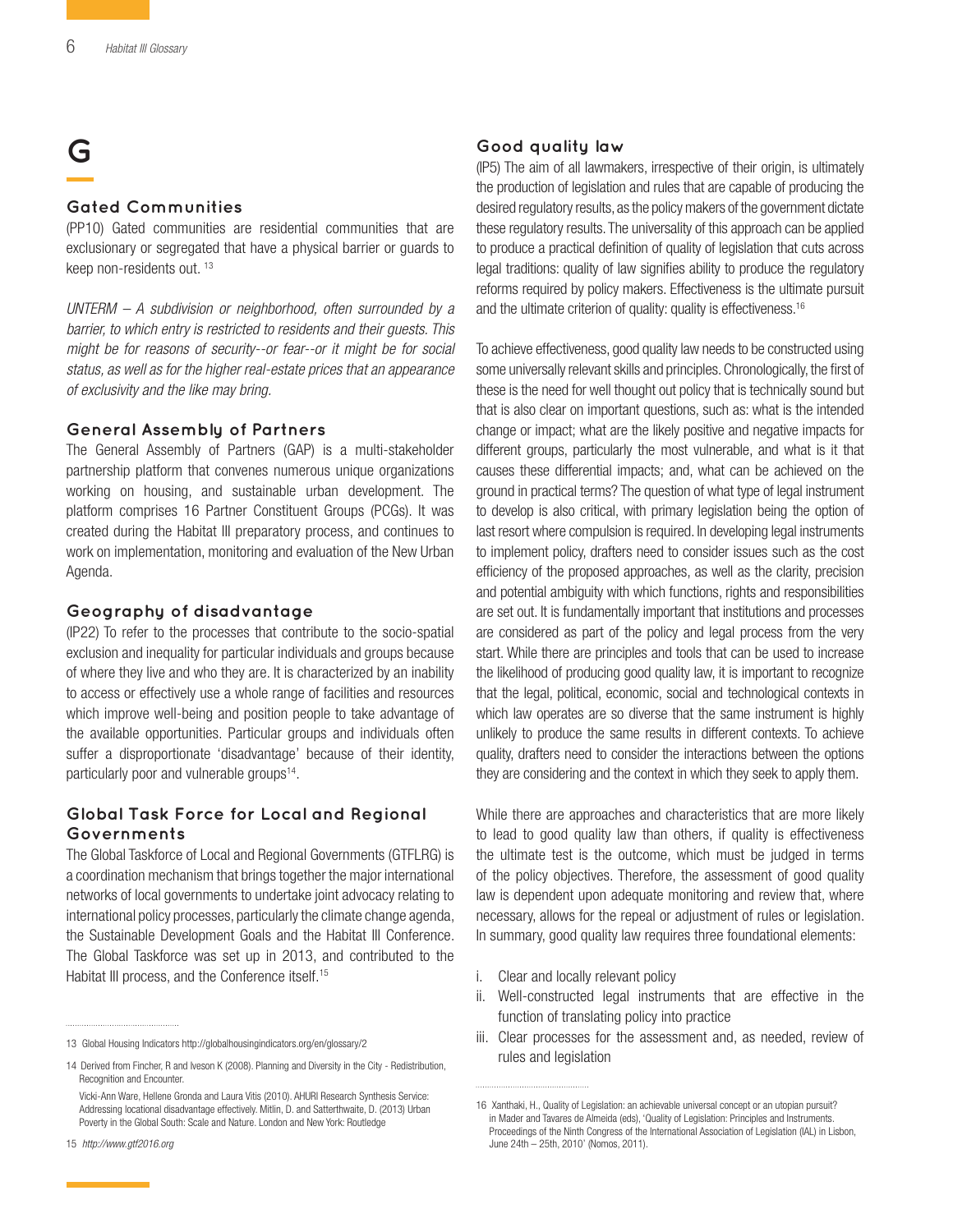#### **Green Infrastructure (GI)**

(IP10) The network of natural and semi-natural features, green spaces, rivers and lakes that intersperse and connect villages, towns and cities. It is a natural, service-providing infrastructure that is often more cost-effective, more resilient and more capable of meeting social, environmental and economic objectives than 'grey' infrastructure.

(IP16) Defined as "the network of natural and semi-natural areas, features and green spaces in rural and urban, and terrestrial, freshwater, coastal and marine areas, which together enhance ecosystem health and resilience, contribute to biodiversity conservation and benefit human populations through the maintenance and enhancement of ecosystem services (Naumann et al. 2011). The concept of ES differs from GI in that it is an approach to illustrate the dependency of human well-being on ecosystems' capacity to provide essential services. GI, in contrast, is a strategy for safeguarding or enhancing the provision of ES.

*UNTERM - Concept originating in the United States in the mid-1990s that highlights the importance of the natural environment in decisions about land-use planning. Examples of such infrastructure include clean water and healthy soils, as well as more anthropocentric functions such as recreation and providing shade and shelter in and around towns and cities.*

#### **Greenhouse Gases (GHG)**

(PP10) Greenhouse gases are those gaseous constituents of the atmosphere, both natural and anthropogenic, that absorb and emit radiation at specific wavelengths within the spectrum of infrared radiation emitted by the Earth's surface, the atmosphere and clouds. This property causes the greenhouse effect of retaining heat within the atmosphere. Water vapor (H2O), carbon dioxide (CO2), nitrous oxide (N2O), methane (CH4) and ozoone (O3) are the primary greenhouse gases in the Earth's atmosphere (IPCC).17

#### **Gender equality**

(IP14) Treating men and women equally, without any discrimination based on gender.

*UNTERM - Refers to the equal rights, responsibilities and opportunities of women and men and girls and boys. Equality does not mean that women and men are the same but that women's and men's rights, responsibilities and opportunities should not depend on whether they are born male or female. Gender equality implies that the interests, needs and priorities of both women and men are taken into consideration – recognizing the diversity of different groups of women and men.*

#### **Gender pay gap**

(IP13) The phenomenon whereby men are paid more than women for work of equal value. The gap is the difference between pay that remains after the variables of experience, education, occupational category, economic activity, location and work intensity are removed.

*UNTERM - Gender pay gap is the difference between average monthly earnings of male employees and of female employees as a percentage of average monthly earnings of male employees.*

**H**

#### **Habitability**

(IP20) Housing is not adequate if it does not guarantee physical safety or provide adequate space, as well as protection against the cold, damp, heat, rain, wind, other threats to health and structural hazards.

*UNTERM - Capable of being lived in.*

#### **Historic urban landscape**

(IP4) An urban area understood as the result of a historic layering of cultural and natural values and attributes, extending beyond the notion of "historic centre" or "ensemble" to include the broader urban context and its geographical setting: sites' topography, geomorphology, hydrology and natural features, built environment, both historic and contemporary, infrastructures above and below ground, open spaces and gardens, land use patterns and spatial organization, perceptions and visual relationships, other urban structure elements. It also includes social and cultural practices and values, economic processes and the intangible dimensions of heritage as related to diversity and identity.

#### **Homelessness**

(PP10) The United Nations Economic and Social Council groups homelessness into two categories. The categories include:

- 1. Primary homelessness (rooflessness), which consists of person living in streets or without shelter or living quarters.
- 2. Secondary homelessness which includes persons with no place of usual residence who move frequently between various types of accommodation (including dwelling, shelter and other living quarters); and persons usually residents in long term "transitional shelters" or similar arrangement for the homelessness. This category includes persons living in private dwellings but reporting 'no usual addresses' on their census forms.18

<sup>17</sup> World Bank e-course on Sustainable Land Use Planning http://worldbank.mrooms.net/mod/ glossary/view.php?id=29768&mode=letter&hook=G&sortkey=&sortorder=

<sup>18</sup> United Nations. (2009). Enumeration of Homeless People. Pg.3. http://unstats.un.org/unsd/ censuskb20/Attachments/2009MPHASIS\_ECE\_Homeless-GUID25ae612721cc4c2c87b536892 e1ed1e1.pdf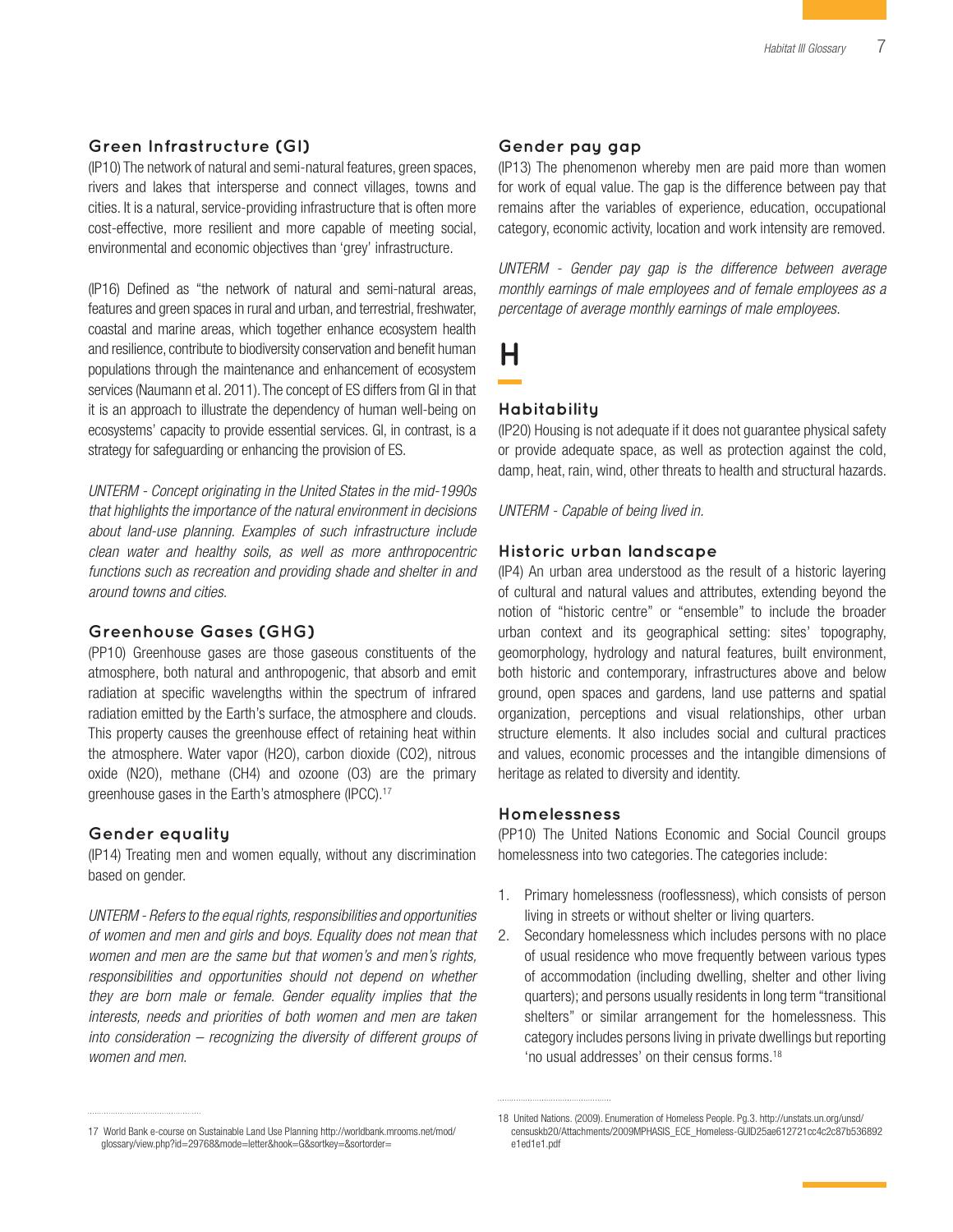**I**

#### **Improved Sanitation**

(PP10) According to the United Nations, improved sanitation facilities include: flush or pour-flush to piped sewer system, septic tank or pit latrine; ventilated improved pit latrine; pit latrine with slab; and composting toilet. Unimproved sanitation facilities include: flush or pour–flush to elsewhere; pit latrine without slab or open pit; bucket; hanging toilet or hanging latrine; no facilities or bush or field.<sup>19</sup>

#### **Improved Water Supply**

(PP10) According to the United Nations, improved water supply includes piped water into dwelling, plot or yard; public tap/ standpipe; tube well/bore hole; protected dug well; protected spring; and rainwater collection. Does not include unprotected dug well; unprotected spring; cart with small tank/drum; bottled water; tankertruck; and surface water (river, dam, lake, pond, stream, canal, irrigation channels).20

#### **Inclusivity**

(IP8) In planning recognizes that every person has the right to participate in shaping the built environment and to benefit from urban development. It places particular focus on the most marginalized and vulnerable groups of society by promoting participation in planning processes and also diversity in representation. Inclusive cities enable everyone access to services, jobs and opportunities and to be part of city civic and political life.

#### **Incremental Housing**

(PP10) Incremental housing implies building a home in stages and over time while in residence, according to the residents needs and means.<sup>21</sup> The rapid growth of urban population that occurred since the midtwentieth century has resulted in massive, uncontrolled city expansion and serious challenges to provide adequate housing for the growing urban population. The importance of incremental housing derives from the existing housing deficit, especially for low-income households, from the widespread informal settlement phenomenon and the lack of access to finance and government support for improving the existing housing stock. Under the concept of incremental housing are included the interventions, both public and private, that aim at improving the quality and the space of housing as well as the services for housing.<sup>22</sup>

*UNTERM - Approach to meeting the housing needs of the urban poor; involves reducing the cost of housing for families by building and extending their dwellings according to their needs and the availability of resources.*

#### **Informal economy**

(IP14) All units, activities, and workers in informal employment and the output from them.

*UNTERM - The part of an economy that escapes regulation by government authorities, particularly in the areas of contract and company law, taxation and labour law; hence the basic activities of enterprises are not, or not consistently, subject to formal regulation and oversight.*

#### **Informal employment**

(IP14) Employment that leaves individuals in employment relationships without labour and social protection through their work, or without entitlement to employment benefits, whether or not the economic units they operate or work for are formal enterprises, informal enterprises or households.

#### **Informal enterprises**

(IP14) Private unincorporated enterprises whose size in terms of employment is below a certain threshold to be determined according to national conditions, and/or which are not registered under specific forms of national legislation, such as factories or commercial acts, tax or social security laws, professional groups regulatory acts, or similar acts, laws or regulations established by national legislative bodies and/or whose employees are not registered.

#### **Informal sector**

(IP14) It is made up of informal production units (or informal sector enterprises, as defined below). The informal sector includes informal agricultural production units but does not include households as employers of domestic workers.

(PP10) The International Labour Office (ILO) defines the informal sector the persons engaged in the production of goods or services with the primary objective of generating employment and incomes to the persons concerned. These units typically operate at a low level of organization, with little or no division between labor and capital as factors of production and on a small scale. Labor relations - where they exist - are based mostly on casual employment, kinship or personal and social relations rather than contractual arrangements with formal guarantees. The informal sector includes two categories: first, all unregistered commercial enterprises; second, all noncommercial enterprises that have no formal structure in terms of organization and operation.<sup>23</sup>

<sup>19</sup> Global Housing Indicators http://globalhousingindicators.org/en/glossary/2

<sup>20</sup> Global Housing Indicators http://globalhousingindicators.org/en/glossary/2

<sup>21</sup> Global Housing Indicators http://globalhousingindicators.org/en/glossary/2

<sup>22</sup> BID (2012) Un espacio para el desarrollo - los mercados de vivienda en America Latina y el Caribe *[http://www.iadb.org/es/investigacion-y-datos/dia-desarrollo-en-las-americas-publicacion](http://www.iadb.org/es/investigacion-y-datos/dia-desarrollo-en-las-americas-publicacion-insignia-del-bid,3185.html?id=2012)[insignia-del-bid,3185.html?id=2012](http://www.iadb.org/es/investigacion-y-datos/dia-desarrollo-en-las-americas-publicacion-insignia-del-bid,3185.html?id=2012)*

<sup>23</sup> The State of the World's Cities 2001 http://www.un.org/ga/Istanbul+5/122.pdf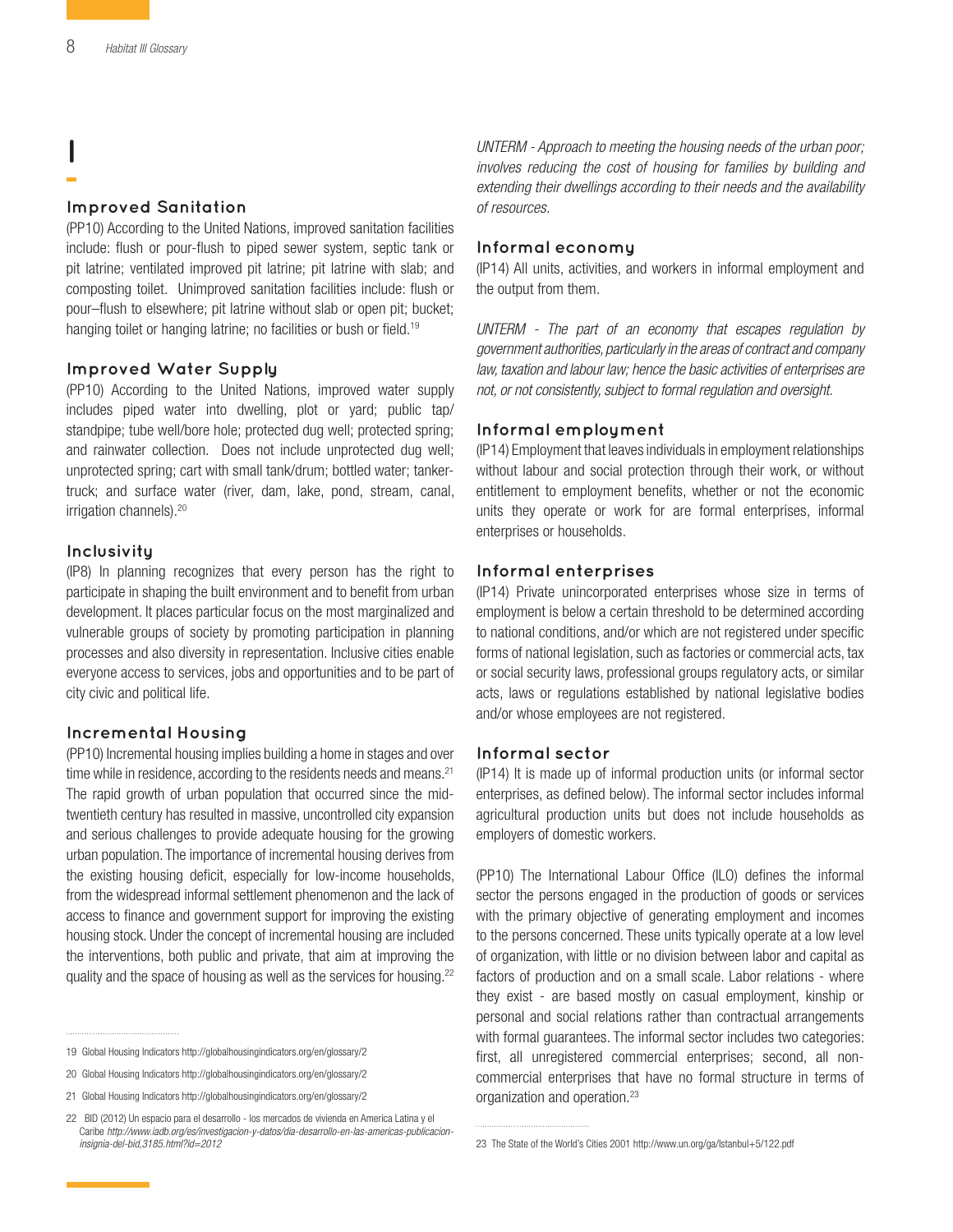#### **Informal settlements**

(IP22) Residential areas where inhabitants are deemed by the authorities to have no legal claim to the land they occupy and the system of occupation ranges from squatting to informal rental housing. In most cases, the housing is insecure and poor quality and does not comply with current planning and building regulations. Informal settlements are also often situated in the most precarious urban areas where basic services and infrastructure including public or green space are limited $24$ .

*UNTERM - areas where groups of housing units have been constructed on land that the occupants have no legal claim to, or occupy illegally. Unplanned settlements and areas where housing is not in compliance with current planning and building regulations (unauthorized housing).*

#### **Informality**

(IP5) Informality is, by definition, a question of the relationship of individuals and communities with the law: informal being in some way not in compliance with recognized law. In many urban areas, significant proportions (often a majority) of the population are affected by informality in their employment, housing or tenure status. These informal sectors are characterized by an absence of legal licenses, titles, and regulatory supervision. Residents in informal housing may have no recognized rights, making eviction an ever-present threat. Informal businesses operate without licenses and do not pay taxes. Informality is frequently the result of inadequate, inappropriate or ineffective formal policies or legal frameworks that regulate activities based on assumptions regarding the socio-economic environment that do not reflect realities on the ground. This results in a situation in many cities where the laws, institutions, and policies governing economic, social, and political affairs deny a large part of society the chance to participate on equal terms. Most poor people do not live under the shelter of the law and the opportunities it affords. Because the poor lack recognized rights, they are vulnerable to abuse. It is the minority of the world's people who can take advantage of legal norms and regulations.25 Despite this vulnerability, it is important to note that informality does not mean that there is no system, merely that what does exist is not formally recognized. Informal local norms and institutions, including those of a traditional or customary nature, govern lives and livelihoods.

#### **Internally displaced persons**

(PP10) According to the United Nations High Commissioner for Refugees, internally displaced persons, also known as "IDPs" are persons or groups of persons who have been forced or obliged

to flee or to leave their homes or places of habitual residence, in particular as a result of or in order to avoid the effects of armed conflict, situations of generalized violence, violations of human rights or natural or human-made disasters, and who have not crossed an internationally recognized border.<sup>26</sup>

#### **Issue Papers**

In the Habitat III context, Issue Papers are summary documents that are addressing specific urbanization issues providing in-depth review and analysis of specific issues relevant to the Habitat III Conference. A total of 22 Issue Papers were prepared by the United Nations system through United Nations Task Team (UNTT). Issue Papers were considered as inputs to work of Habitat III Policy Units<sup>27</sup>.

# **L**

#### **Land Governance**

(IP9) Land governance concerns the rules, processes and structures through which decisions are made about the use, access to and control over land, the manner in which the decisions are implemented and enforced, and the way that competing interests in land are managed. It encompasses statutory, customary and religious institutions. It includes state structures such as land agencies, courts and ministries responsible for land, as well as non-statutory actors such as traditional bodies and informal agents. It covers both the legal and policy framework for land as well as traditional and informal practices that enjoy social legitimacy. Improving land governance is an urgent issue because pressures on and competing interests for land is intensifying due to rapid urbanization, growing population, economic development, food insecurity, water and energy shortage, and the effects of conflicts and disasters.

#### **Land tenure (See also Security of tenure)**

(PP10) The relationship, whether legally or customarily defined, among people, as individuals or groups, with respect to land and associated natural resources (water, trees, minerals, wildlife, etc.). Rules of tenure define how property rights in land are to be allocated within societies. Land tenure systems determine who can use what resources for how long, and under what conditions.28

*UNTERM - The ownership or leasing system of land, or of the rights to use it.*

<sup>24</sup> Derived from UN-Habitat (2003). The Challenge of Slums. UN-Habitat (2013). The State of the World Cities Report, 2012/13. Earthscan. London.

<sup>25</sup> CLEP and UNDP (2008), Making the Law Work for Everyone: Volume 1: Report of the Commision on Legal Empowerment of the Poor (CLEP), http://www.unrol.org/files/Making\_the\_Law\_Work\_ for\_Everyone.pdf

<sup>26</sup> UNHCR. (2004). The Guiding Principles on Internal Displacement.Pg.1. http://www.unhcr. org/43ce1cff2.html

<sup>27</sup> *<http://habitat3.org/the-new-urban-agenda/documents/issue-papers/>*

<sup>28</sup> Food and Agriculture Organization. Website: http://www.fao.org/docrep/005/y4307e/ y4307e09.htm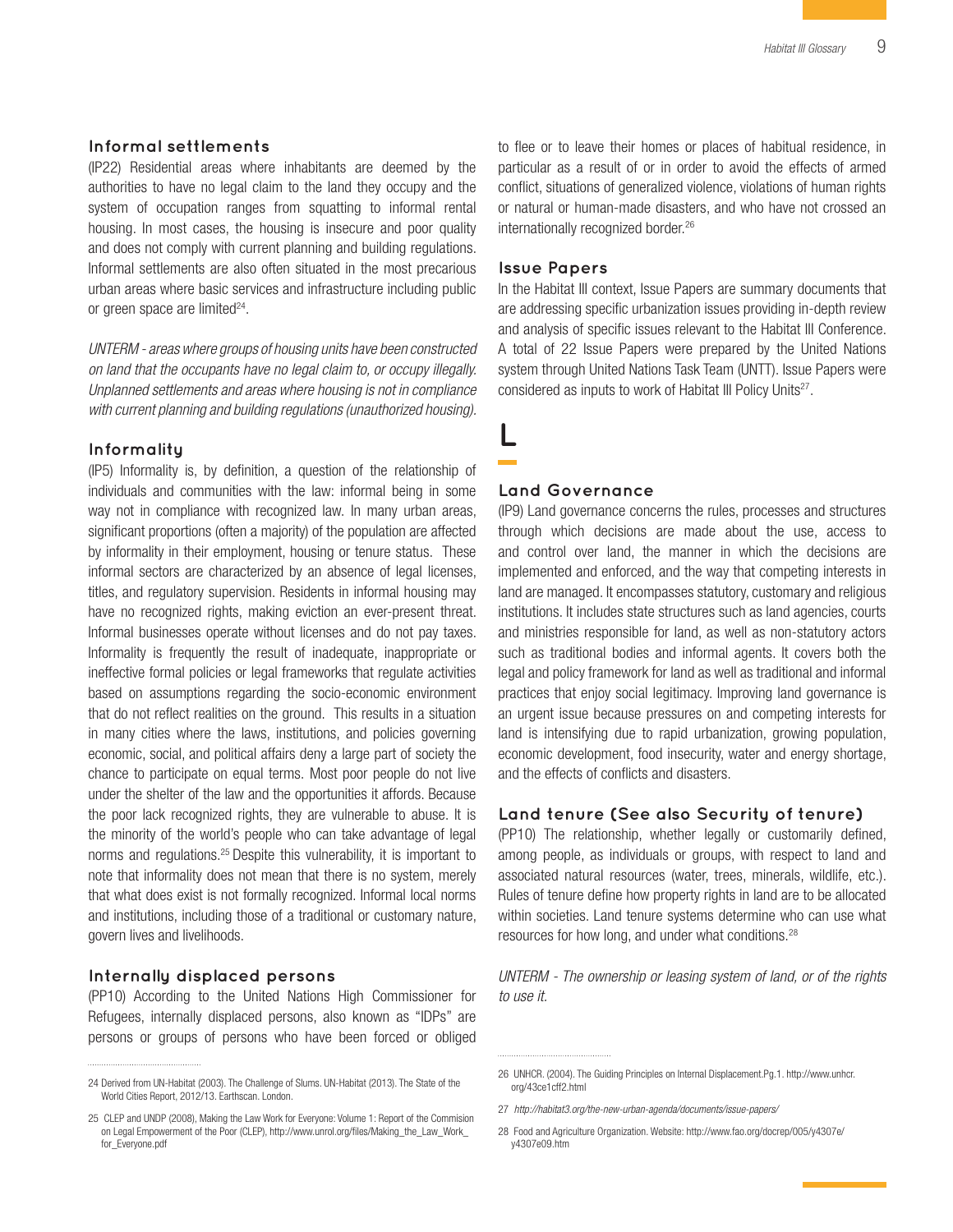#### **Local Economic Development (LED) Strategies**

(IP12) LED is a participatory development process that encourages partnership arrangements with representatives from all sectors (government, private, non-government) to provide a roadmap between the main private and public stakeholders in a defined territory, enabling the joint design and implementation of a common development strategy, by making use of local resources and competitive advantages in a global context with the final objective of creating a resilient and sustainable city with decent jobs and stimulating economic activity.

#### **Local self-government**

(IP6) Capacity of local governments to manage public affairs in the interests of the local population, and within the limits of the law as recognized by national legislation. These rights and responsibilities may be political (capacity to elect their own government bodies, make policies, take decisions and exercise their function independently from other government spheres on matters related to their competencies), financial (capacity to access adequate resources to carry out their responsibilities and to use them freely) or administrative (capacity for self-organization).

#### **Localizing the New Urban Agenda**

(IP6) The New Urban Agenda will need to be implemented in towns, cities and metropolitan areas, that is, at the local level. The term "Localization" takes into account territorial contexts, governments and local stakeholders, from the definition of the New Urban Agenda priorities, to its implementation and the definition of indicators to monitor progress.

#### **Location**

(IP20) Housing is not adequate if it is cut off from employment opportunities, health-care services, schools, childcare centres and other social facilities, or if located in polluted or dangerous areas.

# **M**

#### **Microcredit/Microloan**

(PP10) Microcredit is a small amount of money loaned to a client by a bank or other institution. Microcredit can be offered, often without collateral, to an individual or through group lending. 29

*UNTERM - Part of the field of microfinance, microcredit is the provision of credit services to low-income entrepreneurs.*

#### **Migrants**

(PP10) The Special Rapporteur of the Commission on Human Rights defines migrants as:

- Persons who are outside the territory of the State of which they are nationals or citizens, are not subject to its legal protection and are in the territory of another State;
- Persons who do not enjoy the general legal recognition of rights which is inherent in the granting by the host State of the status of refugee, naturalized person or of similar status;
- Persons who do not enjoy either general legal protection of their fundamental rights by virtue of diplomatic agreements, visas or other agreements.30

#### **Minority groups**

The United Nations Sub-Commission on Prevention of Discrimination and Protection of Minorities defines minority as groups that are numerically inferior to the rest of the population of a State, in a nondominant position, whose members - being nationals of the State - possess ethnic, religious or linguistic characteristics differing from those of the rest of the population and show, if only implicitly, a sense of solidarity, directed towards preserving their culture, traditions, religion or language.31 (PP10)

#### **Mitigation (of climate change)**

(IP17) A human intervention to reduce the sources or enhance the sinks of greenhouse gases. Mitigation (of disaster risk and disaster) is the lessening of the potential adverse impacts of physical hazards (including those that are human-induced) through actions that reduce hazard, exposure, and vulnerability. (IPCC AR5)

#### **Mixed use**

(PP10) A type of development that combines various uses, such as office, commercial, institutional, and residential, in a single building or on a single site in an integrated development project with significant functional interrelationships and a coherent physical design $32$ .

(IP8) Development promotes a variety of compatible land uses and functions and provides a cross section of residential, commercial and community infrastructure in a building, block or neighbourhood while reducing the demand for commuter travel by reducing the distances between the vertices of the so-called 'home-work-services' triangle, and facilitating agglomeration economies.

29 Global Housing Indicators *<http://globalhousingindicators.org/en/glossary/2>*

32 *[http://apa-nc.org/wp-content/uploads/2014/06/aicp-raleigh-affordable\\_housing\\_glossary.pdf](http://apa-nc.org/wp-content/uploads/2014/06/aicp-raleigh-affordable_housing_glossary.pdf)*

<sup>30</sup> UNESCO (n.d). Glossary: Migrants and Migration. Website: *[http://www.unesco.org/most/](http://www.unesco.org/most/migration/glossary_migrants.htm) [migration/glossary\\_migrants.htm](http://www.unesco.org/most/migration/glossary_migrants.htm)*

<sup>31</sup> United Nations. (2010). Minority Rights: International Standards and Guidance for Implementation. Pg 2. *[http://www.ohchr.org/Documents/Publications/MinorityRights\\_en.pdf](file:///FREDDIEZ%20BIGG%20FOLDER/FREDDIEZ%20WORK%20FOLDER/In%20Progress/Habitat%20III/H3%20Glossary/Documents/Publications/MinorityRights_en.pdf)*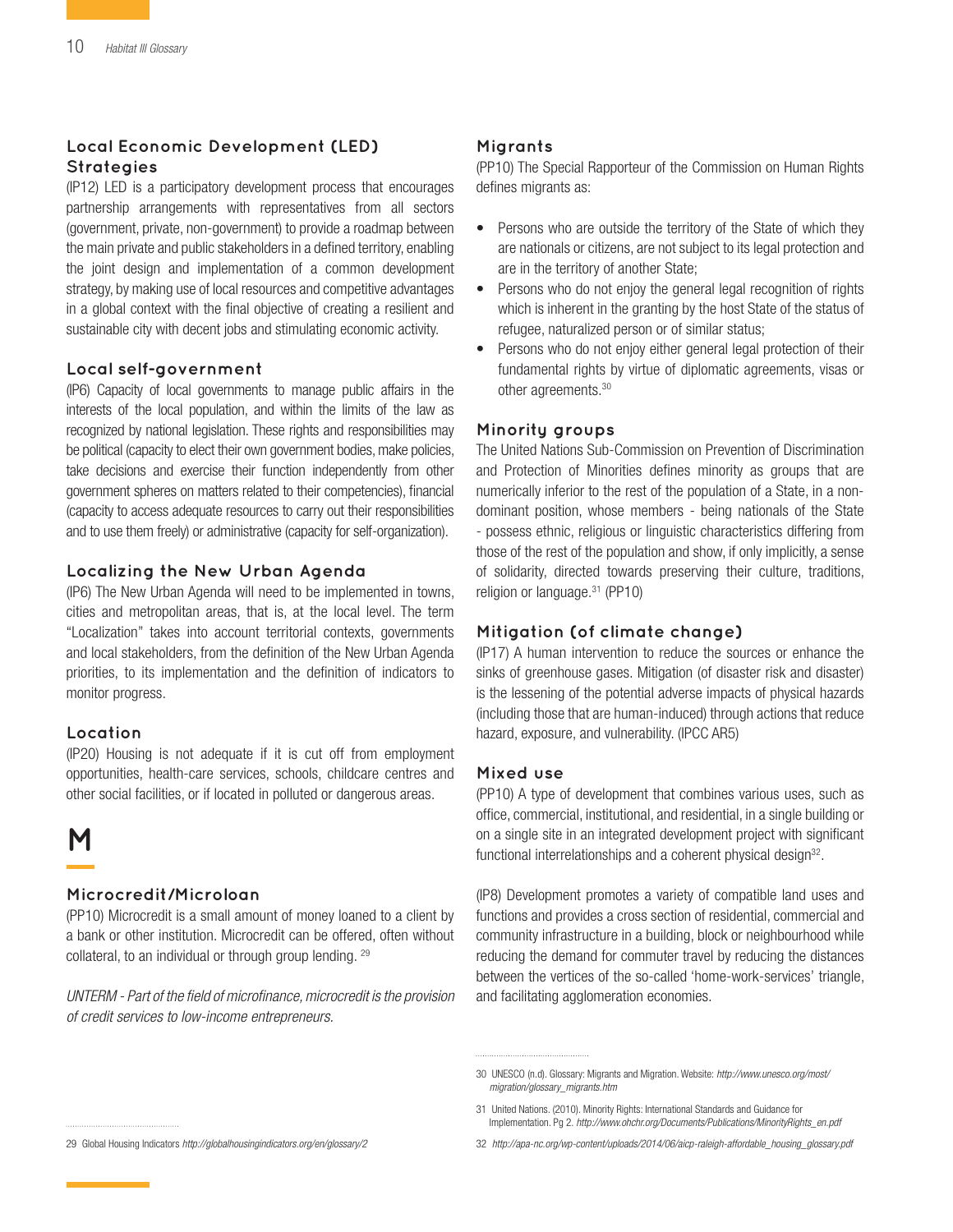#### **Multi-level governance**

(IP6) Decision-making system to define and implement public policies produced by a collaborative relation either vertical (between different levels of government) or horizontal (within the same level, e.g. between ministries or between local governments) or both. It also includes the partnership with actors from civil society and private sector for the achievement of common goals. In order to be effective, multilevel governance should be rooted in the principle of subsidiarity, the respect for local autonomy and establish mechanisms of trust and structured dialogue.

### **N**

#### **Neighborhood Upgrading**

(PP10) A program providing services to informal settlements neighborhood upgrading usually consists of a menu of services that are provided to the beneficiaries including but not limited to access to infrastructure such as water supply, sanitation system, electricity, garbage clean-up and social services such as schools, daycare, and health clinics.<sup>33</sup>

#### **Non-motorized Transport**

(IP19) To refers to the transportation of passengers through human or animal powered means. It includes, bicycles, rickshaws, pedicabs, animal drawn carts, push –carts and trolleys and walking.

*UNTERM - Refers to any form of transportation that provides for the movement of persons or goods by methods other than the combustion engine.*

# **O**

#### **Open Space**

(PP10) It is the part of a residential zoning lot (which may include courts or yards) that is open and unobstructed from its lowest level to the sky, except for specific permitted obstructions, and accessible to and usable by all persons occupying dwelling units on the zoning lot. Depending upon the district, the amount of required open space is determined by the open space ratio, minimum yard regulations or by maximum lot coverage.<sup>34</sup>

# **P**

#### **Participatory slum upgrading**

(IP22) A methodological approach that aims to improve urban development power imbalances. It puts all stakeholders, especially slum dwellers, at the heart of the process to improve slums' living conditions. This multi-stakeholder platform is considered more likely to promote the necessary partnerships, governance arrangements, institutional structures and financing options which result in inclusive planning and sustainable outcomes<sup>35</sup>.

#### **Partnerships and networks**

(IP12) Local economic development requires collaboration among sectors and institutions, individuals and organizations. Success is possible when collaboration is effective, accountable and most importantly coordinated actions.

#### **Peri-urbanization**

(IP10) To express the urbanization of former rural areas on the fringe, both in a qualitative (e.g. diffusion of urban lifestyle) and in a quantitative (e.g. new residential zones) sense.

*UNTERM - A process, often a highly dynamic one, in which rural areas located on the outskirts of established cities become more urban in character.*

#### **Placemaking**

(IP11) Placemaking refers to a collaborative process of shaping the public realm in order to maximize shared value. More than just promoting better urban design, placemaking facilitates use, paying particular attention to the physical, cultural, and social identities that define a place and support its ongoing evolution.

#### **Policy Units**

The Habitat III Policy Units were formed to identify policy priorities, critical issues, and challenges, including structural and policy constraints, that would serve as inputs to the New Urban Agenda. They were also tasked with developing action-oriented recommendations for its implementation.

<sup>33</sup> Global Housing Indicators http://globalhousingindicators.org/en/glossary/2

<sup>34</sup> NYC Department of City Planning [http://www1.nyc.gov/site/planning/zoning/glossary.](http://www1.nyc.gov/site/planning/zoning/glossary.page) [page](http://www1.nyc.gov/site/planning/zoning/glossary.page)

<sup>35</sup> UN-Habitat (2014). Participatory Slum Upgrading Programme: Halving the number of slum dwellers by 2020.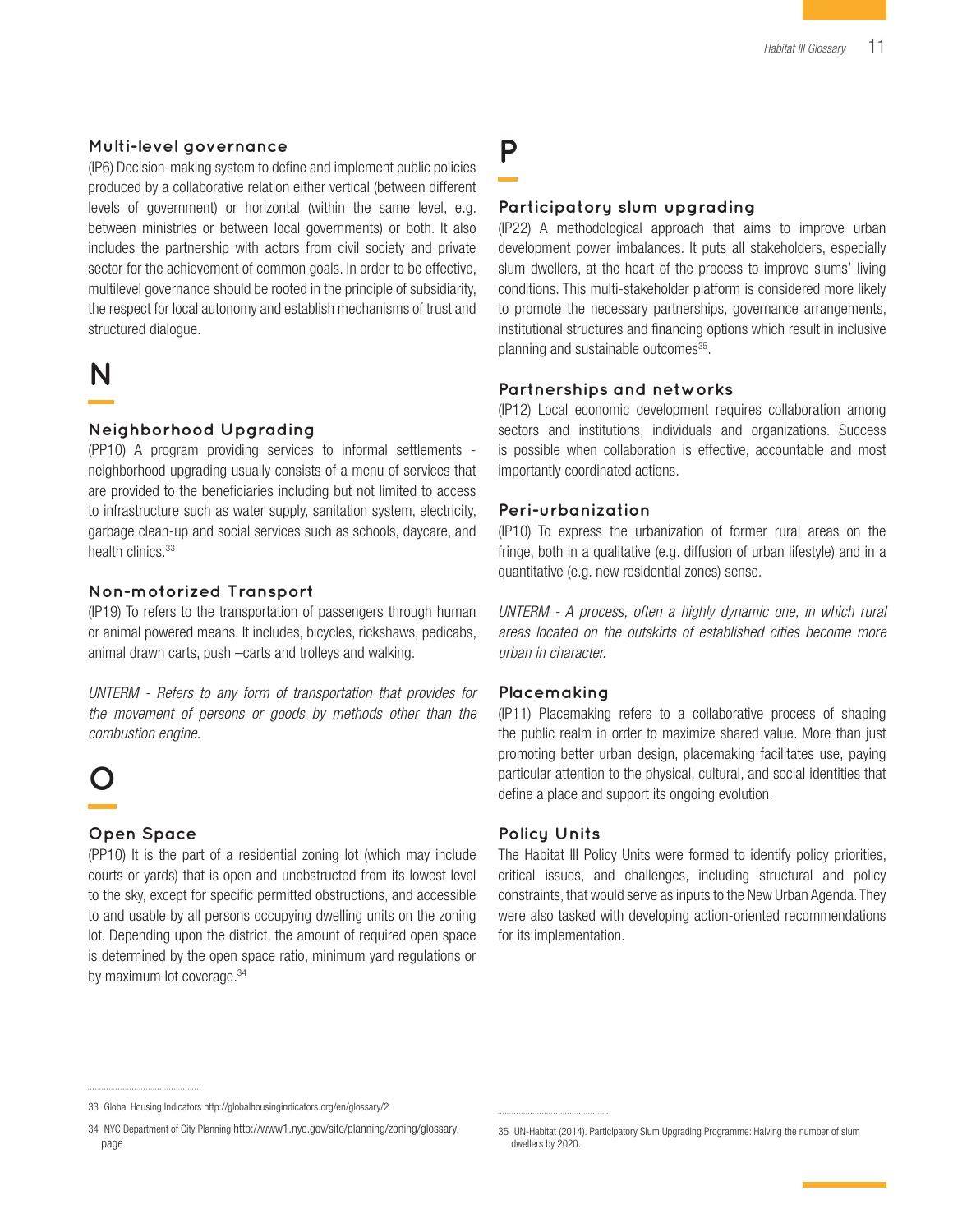Each Policy Unit was led by two organizations and composed of a maximum of 20 experts with different and cross cutting expertise, each of which were nominated by Member States and stakeholders from all regions. The experts were drawn from various constituent groups and backgrounds, and their selection was guided by geographical and gender balance considerations, as well as qualitative criteria regarding expertise and experience in each relevant policy area<sup>36</sup>.

#### **Policy Papers**

The Habitat III Policy Papers are the final outcome of the Habitat III Policy Units' work. The Papers served as official inputs in the Habitat III process and were a key part of the formulation of the zero draft of the New Urban Agenda. The Policy Papers identify policy priorities, critical issues and action-oriented recommendations in relation to the implementation of the New Urban Agenda<sup>37</sup>.

#### **Poor residential neighborhoods**

(IP22) Formal but run-down urban neighborhoods where residents might have some formal claim to land or property but the housing and surrounding public areas are clearly dilapidated. Furthermore, while basic infrastructure and services might exist, they are very limited or not functioning<sup>38</sup>.

#### **Public Housing**

(PP10) Housing that is built, owned, and operated by the Government. Selected tenants are provided the housing at a discounted cost. 39

#### **Public space**

(IP11) Public space are all places publicly owned or of public use, accessible and enjoyable by all for free and without profit motive.

#### **Public transport**

(IP19) Formal Public Transport services are those available to the public for payment, run on specified routes, to timetables with set fares and (for the purposes of this paper) in urban areas. They may be operated by public or private organizations and covers a wide range of modes like, bus, light rail (tramways, streetcars), metros, suburban rail, cable cars and waterborne transport (e.g. ferries and boats).

# **R**

#### **Refugees**

(PP10) According to 1967 Protocol Relating to Status of the Refugees, a refugee is any person who owing to well-founded fear of being persecuted for reasons of race, religion, nationality, membership of a particular social group or political opinion, is outside the country of his nationality and is unable or, owing to such fear, is unwilling to avail himself of the protection of that country; or who, not having a nationality and being outside the country of his former habitual residence as a result of such events, is unable or, owing to such fear, is unwilling to return to it.<sup>40</sup>

Based on this language, UNESCO's International Migration and Multicultural Policies state that, the refugee definition is commonly understood to include the below three essential elements:

- There must be a form of harm rising to the level of persecution, inflicted by a government or by individuals or a group that the government cannot or will not control;
- The person's fear of such harm must be well-founded  $-$  e.g. the U.S. Supreme Court has ruled that a fear can be well-founded if there is a one-in-ten likelihood of its occurring;
- The harm, or persecution, must be inflicted upon the person for reasons related to the person's race, religion, nationality, political opinion or membership in a particular social group (the nexus).<sup>41</sup>

#### **Resilience**

(IP15) Resilience has emerged as one of the most popular themes of our time, serving as the basis for a wide range of strategic interventions and investments among the world's leading development institutions, and, increasingly, within the humanitarian community. While the exact definition of resilience varies from organization to organization, the overwhelming common focus is on how individuals, communities and business not only cope in the face of multiple shocks and stresses, but also improve and positively transform their conditions over time. The transformative nature of resilience is what sets it apart from other related concepts such as "adaptation". Resilience goes beyond reducing risks and aims to enhance "a system's performance in the face of multiple hazards rather than preventing or reducing the loss of assets caused by specific events" (Dodman & Diep, 2015).

<sup>36</sup> <http://habitat3.org/the-new-urban-agenda/preparatory-process/policy-units/>

<sup>37</sup> http://habitat3.org/the-new-urban-agenda/documents/policy-papers/

<sup>38</sup> Derived from UN-Habitat (2003). *The Challenge of Slums*. UN-Habitat (2013). *The State of the World Cities Report*, 2012/13. Earthscan. London.

<sup>39</sup> Global Housing Indicators http://globalhousingindicators.org/en/glossary/2

<sup>40</sup> UNHCR. (2002-2016). About Refugees. Website: http://unhcr.org.au/unhcr/index. php?option=com\_content&view=article&id=179&Itemid=54

<sup>41</sup> UNESCO (n.d). Glossary: Refugee. Website: http://www.unesco.org/most/migration/glossary\_ refugee.htm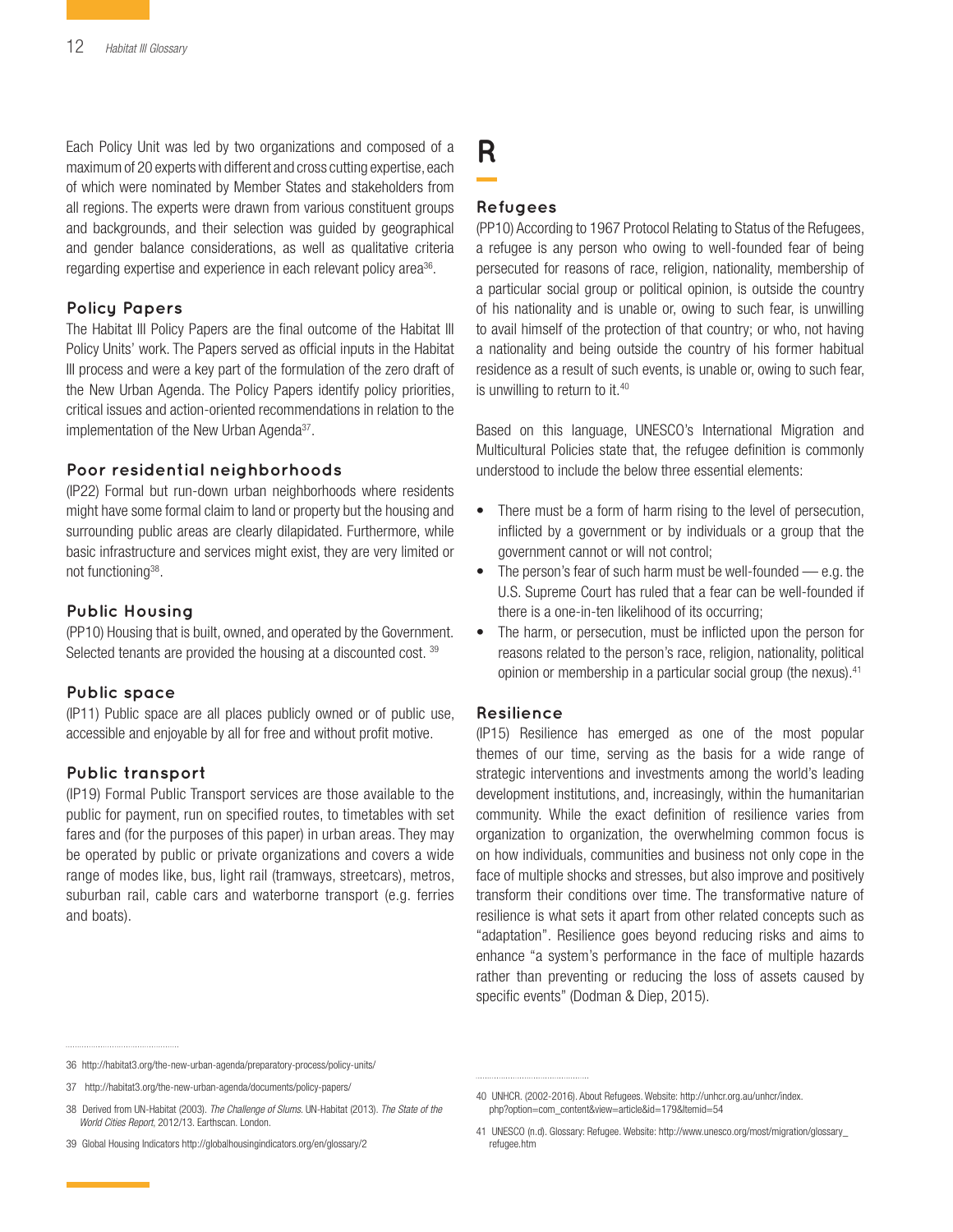Currently, resilience is very often used in the context of disaster risk reduction and climate change adaptation but the transformative element in the definition of resilience opens doors for the concept to be applied in other discussions. This is especially important in the urban context where people are exposed to climate change related as well as non-climate related shocks and stresses. Resilience should, therefore, incorporate other threats, including chronic stresses, such as economic shocks and the less sudden but equally detrimental problems brought about by widening inequality, high rates of youth unemployment, health risks linked to urban pollution, and an overconsumption of resources.

(IP17) The capacity of a social-ecological system to cope with a hazardous event or disturbance, responding or reorganizing in ways that maintain its essential function, identity, and structure, while also maintaining the capacity for adaptation, learning, and transformation.

(PP8) Resilience is a complex and dynamic system-based concept used differently in a variety of disciplines, and also a simple concept referring to the ability of a system to return to a previous or improved set of dynamics following a shock. It also refers to the potential for individuals, communities, and ecosystems to prevent, absorb, accommodate and recover from a range of shocks and stresses. At the urban scale, resilience requires investment in both man-made and nature-based 'hard' infrastructures, as well as 'soft' systems such as knowledge and institutions. The concept of resilience when applied effectively can provide a useful base for more substantial changes in the underlying social, political and economic drivers of risk and vulnerability. Factors that influence resilience of cities include their organizational structures, functions, physical entities, and spatial scales. A resilient system can continually survive, adapt and grow in the face of resource challenges and disturbances in an integrated and holistic manner for the well-being of the individual and collective. Those challenges and disturbances may be discrete and temporary, such as a natural disaster, or endure over a longer period, such as a shift in climate conditions or change in availability of key resources.

#### **Resource efficient city**

(IP16) A sustainable, resource efficient city can be defined as a city that is significantly decoupled from resource exploitation and ecological impacts and is socio-economically and ecologically sustainable in the long-term.

#### **Right to adequate housing**

(PP10) The Universal Declaration of Human Rights article 25 (1) states that, "Everyone has the right to a standard of living adequate for the health and well-being of himself and of his family, including food, clothing, housing and medical care and necessary social services, and the right to security in the event of unemployment, sickness, disability, widowhood, old age or other lack of livelihood in circumstances beyond his control."42 Additionally, article 11 (1) of the International Covenant on Economic, Social, and Cultural Rights states that, "The States Parties to the present Covenant recognize the right of everyone to an adequate standard of living for himself and his family, including adequate food, clothing and housing, and to the continuous improvement of living conditions."43 This is further articulated in the Committee on Economic, Social and Cultural Rights, general comment No. 4 (1991) on the right to adequate housing (E/1992/23).

According to the United Nations Fact Sheet 21, the right to adequate housing contains freedoms and entitlements. The freedoms include: protection against forced evictions, arbitrary destruction, and demolition of one's home; the right to be free from arbitrary interference with one's home, privacy, and family; and right to choose one's residence, to determine where to live and freedom of movement. The entitlements include: security of tenure; housing, land, and property restitution; equal and non-discriminatory access to adequate housing; and participatory in housing-related decision making at the national and community levels.<sup>44</sup>

#### **Right to the city**

(PP10) The World Charter for the Right to the City defines the right to the city as the equitable usufruct of cities within the principles of sustainability, democracy, equity, and social justice. It is the collective right of the inhabitants of cities, in particular of the vulnerable and marginalized groups, that confers upon them legitimacy of action and organization, based on their uses and customs, with the objective to achieve full exercise of the right to free self-determination and an adequate standard of living. The Right to the City is interdependent of all internationally recognized and integrally conceived human rights, and therefore includes all the civil, political, economic, social, cultural and environmental rights which are already regulated in the international human rights treaties.45 A document on Urban Policies and the Right to the City further emphasizes on right to the city as a vehicle for social inclusion in cities implying:

<sup>42</sup> United Nations. (n.d).The Universal Declaration of Human Rights. Website: http://www.un.org/ en/universal-declaration-human-rights/

<sup>43</sup> OHCHR.(1996-2016).International Covenant of Economic, Social, and Cultural Rights, http:// www.ohchr.org/EN/ProfessionalInterest/Pages/CESCR.aspx

<sup>44</sup> UN-Habitat. (2009)). The Right to Adequate Housing. Office of the United Nations High Commissioner for Human Rights. http://www.ohchr.org/Documents/Publications/FS21\_rev\_1\_ Housing\_en.pdf

<sup>45</sup> Tadamun. (2013). World Charter for the Right to the City. http://www.tadamun.info/2013/06/27/ world-charter-for-the-right-to-the-city/?lang=en#.Vrjq-VlsyT9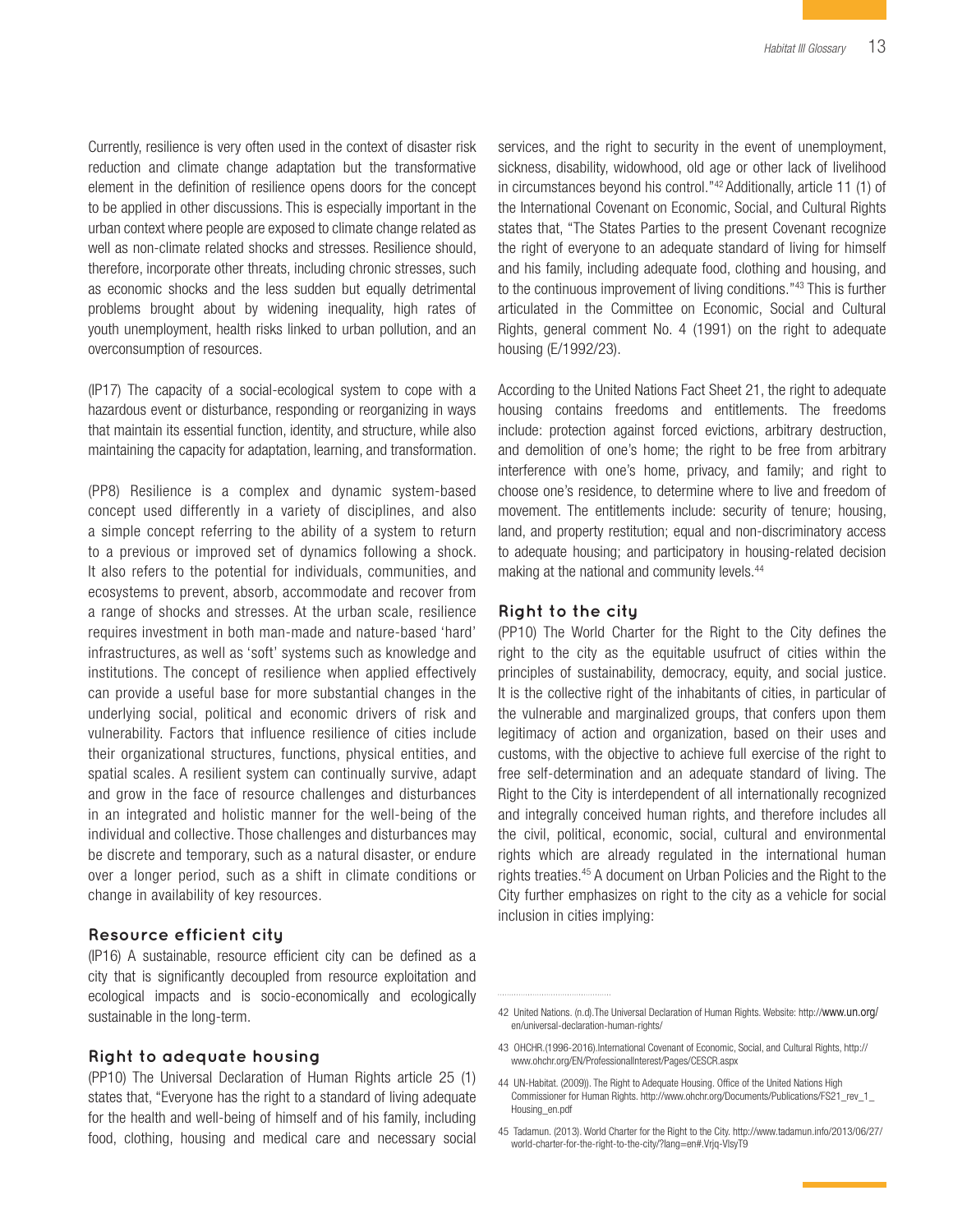- Liberty, freedom, and the benefit of the city life for all.
- Transparency, equity, and efficiency in city administrations.
- Participation and respect in local democratic decision making.
- Recognition of diversity in economic, social, and cultural life.
- Reducing poverty, social exclusion, and urban violence.<sup>46</sup>

As an example, the republic of Ecuador has incorporated the right to the city under section six (Habitat and Housing) of the 2008 Constitution. This has been captured under article 30 and 31 as stated below:

Article 30: Persons have the right to a safe and healthy habitat and adequate and decent housing, regardless of their social and economic status.

Article 31: Persons have the right to fully enjoy the city and its public spaces, on the basis of principles of sustainability, social justice, respect for different urban cultures and a balance between the urban and rural sectors. Exercising the right to the city is based on the democratic management of the city, with respect to the social and environmental function of property and the city and with the full exercise of citizenship.47

*UNTERM- In the context of the New Urban Agenda: a vision, shared by national and local governments, in their legislation, political declarations and charters. A vision of cities for all, referring to the equal use and enjoyment of cities and human settlements, seeking to promote inclusivity and ensure that all inhabitants, of present and future generations, without discrimination of any kind, are able to inhabit and produce just, safe, healthy, accessible, affordable, resilient and sustainable cities and human settlements to foster prosperity and quality of life for all.*

#### **Risk, vulnerability, and hazards**

(IP15) A discussion on resilience cannot happen without a discussion of various related concepts including risk, vulnerability, and hazards. Below are the IPCC definitions for those three concepts, which will be used throughout this paper (International Panel on Climate Change Working Group II, 2014):

Hazard: The potential occurrence of a natural or human-induced physical event or trend or physical impact that may cause loss of life, injury, or other health impacts, as well as damage and loss to property, infrastructure, and livelihoods, service provision, ecosystems, and environmental resources.

46 Brown, A. (2009). Urban Policies and the Right to the City. Rights, Responsibilities, and Citizenship. Cardiff University, UNESCO, UN Habitat. http://unesdoc.unesco.org/ images/0017/001780/178090e.pdf

Vulnerability: The propensity or predisposition to be adversely affected. Vulnerability encompasses a variety of concepts and elements including sensitivity or susceptibility to harm and lack of capacity to cope and adapt.

Risk: The potential for consequences where something of value is at stake and where the outcome is uncertain, recognizing the diversity of values. Risk is often represented as probability of occurrence of hazardous events or trends multiplied by the impacts if these events or trends occur. Risk results from the interaction of vulnerability, exposure, and hazard.

#### **Rule of law**

(IP5) The [Universal Declaration of Human Rights](file:///FREDDIEZ%20BIGG%20FOLDER/FREDDIEZ%20WORK%20FOLDER/In%20Progress/Habitat%20III/H3%20Glossary/ ), the historic international recognition that all human beings have fundamental rights and freedoms, recognizes that "… it is essential, if man is not to be compelled to have recourse, as a last resort, to rebellion against tyranny and oppression, that human rights should be protected by the rule of law...". $48$ 

Interpretations of the 'rule of law' vary significantly in academic literature but the United Nations consistently applies a definition that includes formal procedural elements of equal treatment and the recognition of human rights as necessary outcomes of the application of equal treatment.

For the United Nations, the rule of law refers to a principle of governance in which all persons, institutions and entities, public and private, including the State itself, are accountable to laws that are publicly promulgated, equally enforced and independently adjudicated, and which are consistent with international human rights norms and standards. It requires, as well, measures to ensure adherence to the principles of supremacy of law, equality before the law, accountability to the law, fairness in the application of the law, separation of powers, participation in decision-making, legal certainty, avoidance of arbitrariness and procedural and legal transparency.49

*UNTERM- The supremacy of regular as opposed to arbitrary power.*

#### **Rural-urban partnership**

(IP10) The mechanism of co-operation that manages these linkages to reach common goals and enhance urban-rural relationships. Depending on the purposes of the partnership, the actors involved can vary from public sector, civil society organization, private sector and other stakeholders.

<sup>47</sup> Georgetown University Political Database of the Americas. (1995-2011).Republic of Ecuador: Constitution of 2008. Website: http://pdba.georgetown.edu/Constitutions/Ecuador/english08.html

<sup>48</sup> Universal Declaration of Human Rights (1948), preambular paragraph 3. See, [http://www.un.org/](file:///FREDDIEZ%20BIGG%20FOLDER/FREDDIEZ%20WORK%20FOLDER/In%20Progress/Habitat%20III/H3%20Glossary/ documents/udhr/) [en/ documents/udhr/.](file:///FREDDIEZ%20BIGG%20FOLDER/FREDDIEZ%20WORK%20FOLDER/In%20Progress/Habitat%20III/H3%20Glossary/ documents/udhr/) Website last checked May 2015.

<sup>49</sup> UN Secretary-General, The Rule of Law and Transitional Justice in Conflict and Post-Conflict Societies:

Report of the Secretary-General, U.N.Doc. S/2004/616 (Aug. 23, 2004), para. 6.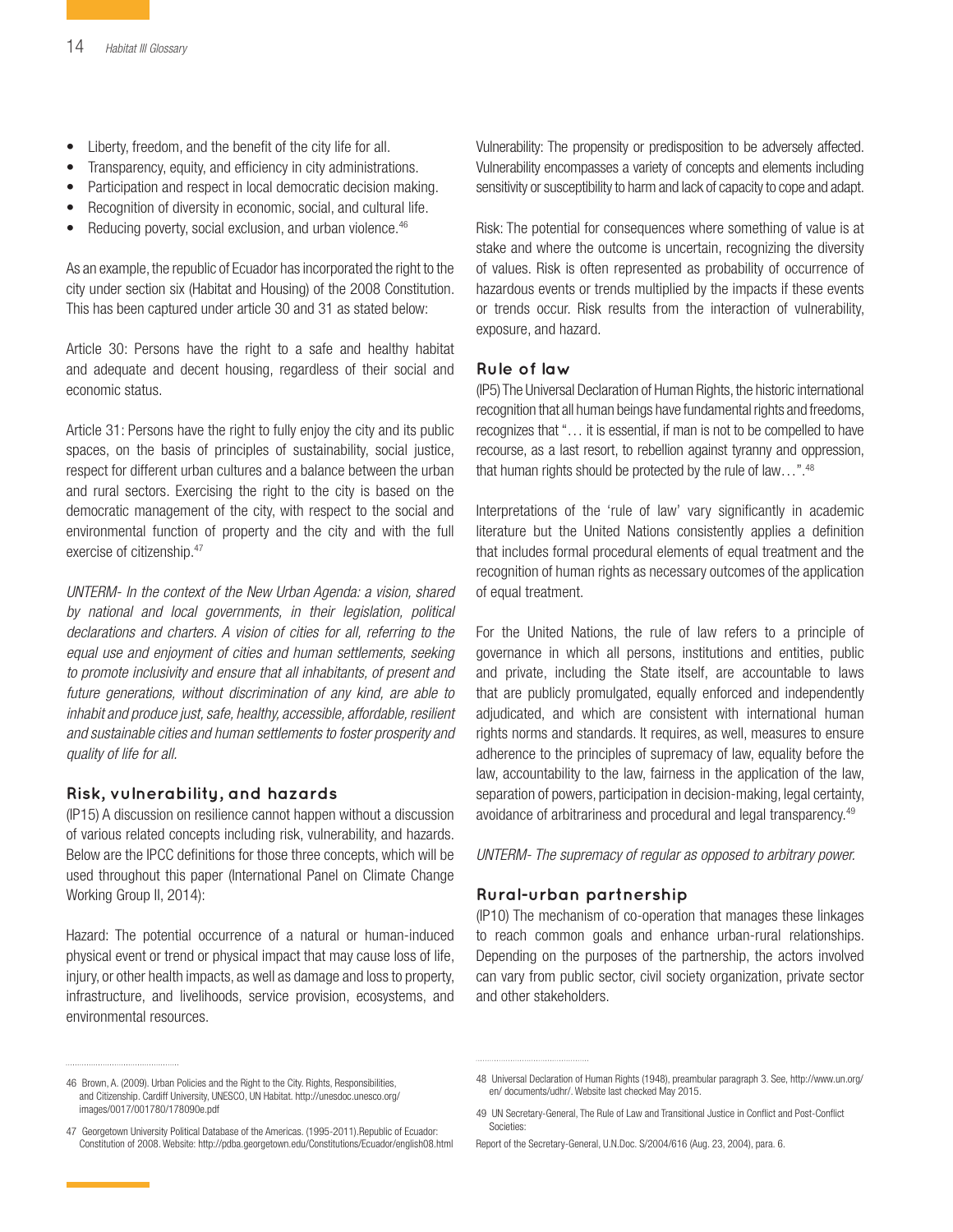# **S**

#### **Security of tenure**

(IP9) It is understood as a set of relationships with respect to housing and land, established through statutory or customary law or informal or hybrid arrangements, that enables one to live in one's home in security, peace and dignity. It is an integral part of the right to adequate housing and a necessary ingredient for the enjoyment of many other civil, cultural, economic, political and social rights. All persons should possess a degree of security of tenure that guarantees legal protection against forced eviction, harassment and other threats.

(PP10) The certainty that a person's rights to land will be protected. People with insecure tenure face the risk that their rights to land will be threatened by competing claims, and even lost as a result of eviction. The attributes of security of tenure may change from context to context: investments that require a long time before benefits are realized require secure tenure for a commensurately long time.<sup>50</sup>

(IP20) Housing is not adequate if its occupants do not have a degree of tenure security which guarantees legal protection against forced evictions, harassment and other threats.

When a person or household is protected from involuntary removal from their land or residence, except in exceptional circumstances and then only by means of legal procedures<sup>51</sup>. Ideally, security of tenure should capture the range of possible forms of land and property tenure including formal and less formal conceptions of tenure, such as customary rights to land or long-term property rental. It should also include recognizing different forms of ownership or contractual documentation as proof of these rights and uses.<sup>52</sup>

*UNTERM - Legal protection afforded to (1) tenants of dwelling houses (usually under a rent act) against arbitrary rent increases and landlord's attempts to repossess the property through eviction, or (2) employees in certain professions (such as teaching) against summary dismissal without just cause.*

#### **Shelter**

(PP10) Also called emergency housing, it provides temporary overnight living accommodations. Shelters often are not open during the day.<sup>53</sup>

#### **Slums**

(IP22) The most deprived and excluded form of informal settlements characterized by large agglomerations of dilapidated and insecure housing often located in the most unprotected urban land. In addition to tenure insecurity, inhabitants lack all basic infrastructure and services, public space and green areas, and are constantly exposed to eviction, disease and violence<sup>54</sup>. United Nations Member states agreed that slum households can be defined as lacking one or more of the following five key deprivations:

- 1. Durable housing of a permanent nature that protects against extreme climate conditions.
- 2. Sufficient living space which means not more than three people sharing the same room.
- 3. Easy access to safe water in sufficient amounts at an affordable price.
- 4. Access to adequate sanitation in the form of a private or public toilet shared by a reasonable number of people.
- 5. Security of tenure that prevents forced evictions<sup>55</sup>.

(PP10) According to the document State of the World's Cities by UN Habitat, slums feature the most deplorable living and environmental conditions characterized by inadequate water supply, poor sanitation, overcrowded and dilapidated housing, hazardous locations, insecurity of tenure, and vulnerability of serious health risks.<sup>56</sup> Additionally, the United Nation's website on the Millennium Development Goals Indicators define a slum household as a group of individuals living under the same roof lacking one of more of the following conditions: access to improve water, access to improved sanitation, sufficient living area, durability of housing, and security of tenure.<sup>57</sup>

- 55 UN-Habitat (2002). Expert Group Meeting convened by UN-Habitat, the United Nations Statistic Division and the Cities Alliance in 2002.
- 56 UN-Habitat (2012/2013). State of the World's Cities Prosperity of Cities. World Urban Forum, pg. 99. <https://sustainabledevelopment.un.org/content/documents/745habitat.pdf>
- 57 United Nations Statistics Division (n.d). Millennium Development Goals Indicators. Website: [http://](file:///FREDDIEZ%20BIGG%20FOLDER/FREDDIEZ%20WORK%20FOLDER/In%20Progress/Habitat%20III/H3%20Glossary/sd/mdg/Metadata.aspx?IndicatorId=0&SeriesId=711) [mdgs.un.org/unsd/mdg/Metadata.aspx?IndicatorId=0&SeriesId=711](file:///FREDDIEZ%20BIGG%20FOLDER/FREDDIEZ%20WORK%20FOLDER/In%20Progress/Habitat%20III/H3%20Glossary/sd/mdg/Metadata.aspx?IndicatorId=0&SeriesId=711)

<sup>53</sup> Housing Development Consortium. [http://www.housingconsortium.org/resources/](http://www.housingconsortium.org/resources/glossary/#shelters) [glossary/#shelters](http://www.housingconsortium.org/resources/glossary/#shelters)

<sup>54</sup> Derived from World Bank (2008). Approaches to urban slums: A multimedia sourcebook on Adaptive and proactive strategies. UN-Habitat (2015). Streets as tools for urban transformation in slums: a street-led approach to citywide slum upgrading. Cities Alliance (2010). Building Cities: Neighborhood upgrading and urban quality of life. Cities Alliance, World Bank and UNCHS (Habitat) (2002). Cities without Slums: Action Plan for moving slum Upgrading to Scale.

<sup>50</sup> Food and Agriculture Organization. Website: [http://www.fao.org/docrep/005/y4307e/y4307e09.](http://www.fao.org/docrep/005/y4307e/y4307e09.htm) [htm](http://www.fao.org/docrep/005/y4307e/y4307e09.htm)

<sup>51</sup> Committee on Economic, Social and Cultural Rights, The Right to Adequate Housing (Art.11(1)): 13 December 1991, CESCR General Comment No.4.

<sup>52</sup> Derived from UN-Habitat (2011). Proceedings of the Governing Council of the United Nations Human Settlements Programme at its twenty-third session. UN-Habitat Global Land Tool Network (GLTN) (2011). Monitoring Security of Land Tenure in Cities: People, Land and Policies. UN-Habitat (2003). Handbook on Best Practices, Security of Tenure and Access to Land.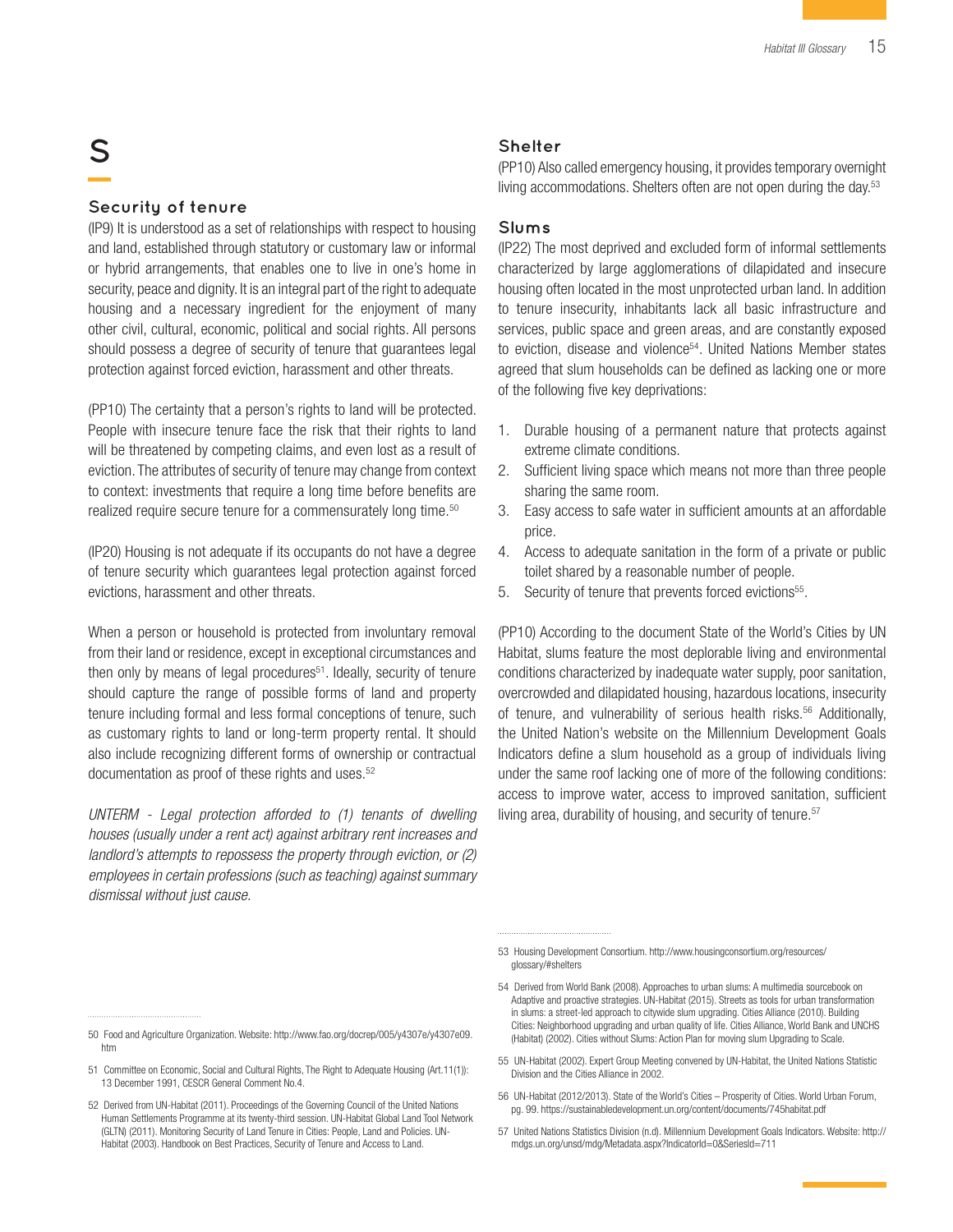#### **Social housing**

(IP22) A document on social housing strategies, financing mechanisms and outcomes: an international reviews and update of key post-2007 policy development by Pawson Hal et al, defines social housing broadly to include a part of a national housing system that is provided using public subsidies directed to lowering rents which is allocated via non- market mechanisms. The document further states, the core components of social housing system include:

- Development promotion regime having privileged, competitive or subordinate position in the land market;
- Rent setting regime approaches include cost rent, nominal rent, and market rent;
- An eligibility and allocation regime whether universal, segmented or targeted/ restricted;
- An operating cost and profit regime nonprofit, limited profit, and for profit; and
- The market position of different providers  $-$  private, third sector, and public.58

#### **Spatial planning**

(IP8) To cover a large spectrum of scales ranging from neighbourhood, city/municipality, city-region/metropolis to national and supranational/trans boundary. Spatial planning aims at facilitating and articulating political decisions and actions that will transform the physical and social space and affect the distribution and flows of people, goods and activities. Spatial planning requires continuous horizontal integration (across sectors) and vertical integration (across scales) to support the development of integrated cities and territories.

#### **Subprime**

(PP10) Subprime mortgages are made to borrowers with poor credit histories who do not qualify for prime interest rates. To compensate for the increased credit risk, subprime lenders charge a higher rate of interest.

#### **Sustainable urban expansion**

(IP9) To refer to changes in land governance affecting the economy, society and ecology of the areas around cities. It is an important process to mitigate urban sprawl, unsustainable land use and land tenure insecurity. Climate change and different land-use patterns affect urban and rural areas including human settlements, farmland, drylands, wetlands and forests. Cities all over the world need to adapt to pro-poor land administration in urban expansion using participatory and inclusive approaches. There is an urgent need to prepare for urban growth and related land needs, which requires realistic projection of urban land needs based on current land information and population growth thus develop innovative responses. Failure to do so will only worsen slum development and poverty in cities. However, there are also immense opportunities for tapping the positive transformation of cities, including the potential of economies of scale, good governance, and land and property tax systems to self-finance cities.

#### **Sustainable Urban Mobility**

(IP19) The goal of all transportation is access – access to opportunities, services, goods and amenities. Accessibility and sustainable mobility is to do with the quality and efficiency of reaching destinations whose distances are reduced rather than the hardware associated with transport. Accordingly, sustainable urban mobility is determined by the degree to which the city as a whole is accessible to all its residents, including the poor, the elderly, the young, people with disabilities, women, children and women with children.

#### **Sustainable urbanization**

(IP13) The spatial manifestation of urban development processes that creates a built environment with norms, institutions and governance systems enabling individuals, households and societies to maximize their potential, optimize a vast range of services so that homes and dynamic neighborhoods, cities and towns are planned, built, renewed and consolidated restraining adverse impacts on the environment while safeguarding the quality of life, needs and livelihood of its present and future populations.

*UNTERM - As cities moved to the forefront of global socio-economic change, it came to be accepted that cities not only pose potential threats to sustainable development but also hold promising opportunities for social and economic advancement and for environmental improvements at local, national and global levels.*

#### **Systems thinking**

(PP8) Replaces linear and positivist directions in urban planning and reinforces the primacy of the relationship between elements and the flow of materials and energy rather than individual elements. The natural, physical, human, cultural, and social environments are linked in systems thinking. It recognizes interdependencies and interconnections between policies and actions, achieving multiple benefits in outcomes that address multiple issues.

# **U**

#### **United Nations Task Team on Habitat III**

The United Nations Task Team (UNTT) on Habitat III, was initiated by the Habitat III Secretariat to mobilize the United Nations system to collaboratively contribute to the Habitat III preparatory process and the Conference itself59.

<sup>58</sup> Pawson Hal et al. (2011). Social Housing Strategies, Financing Mechanisms, and Outcomes: An International Review and Update of Key Post 2007 Policy Developments, pg 6. [http://www.](http://www.be.unsw.edu.au/sites/default/files/upload/research/centres/cf/publications/cfprojectreports/International_Social_Housing_Review.pdf) [be.unsw.edu.au/sites/default/files/upload/research/centres/cf/publications/cfprojectreports/](http://www.be.unsw.edu.au/sites/default/files/upload/research/centres/cf/publications/cfprojectreports/International_Social_Housing_Review.pdf) [International\\_Social\\_Housing\\_Review.pdf](http://www.be.unsw.edu.au/sites/default/files/upload/research/centres/cf/publications/cfprojectreports/International_Social_Housing_Review.pdf)

<sup>59</sup> <http://habitat3.org/the-new-urban-agenda/preparatory-process/united-nations-task-team>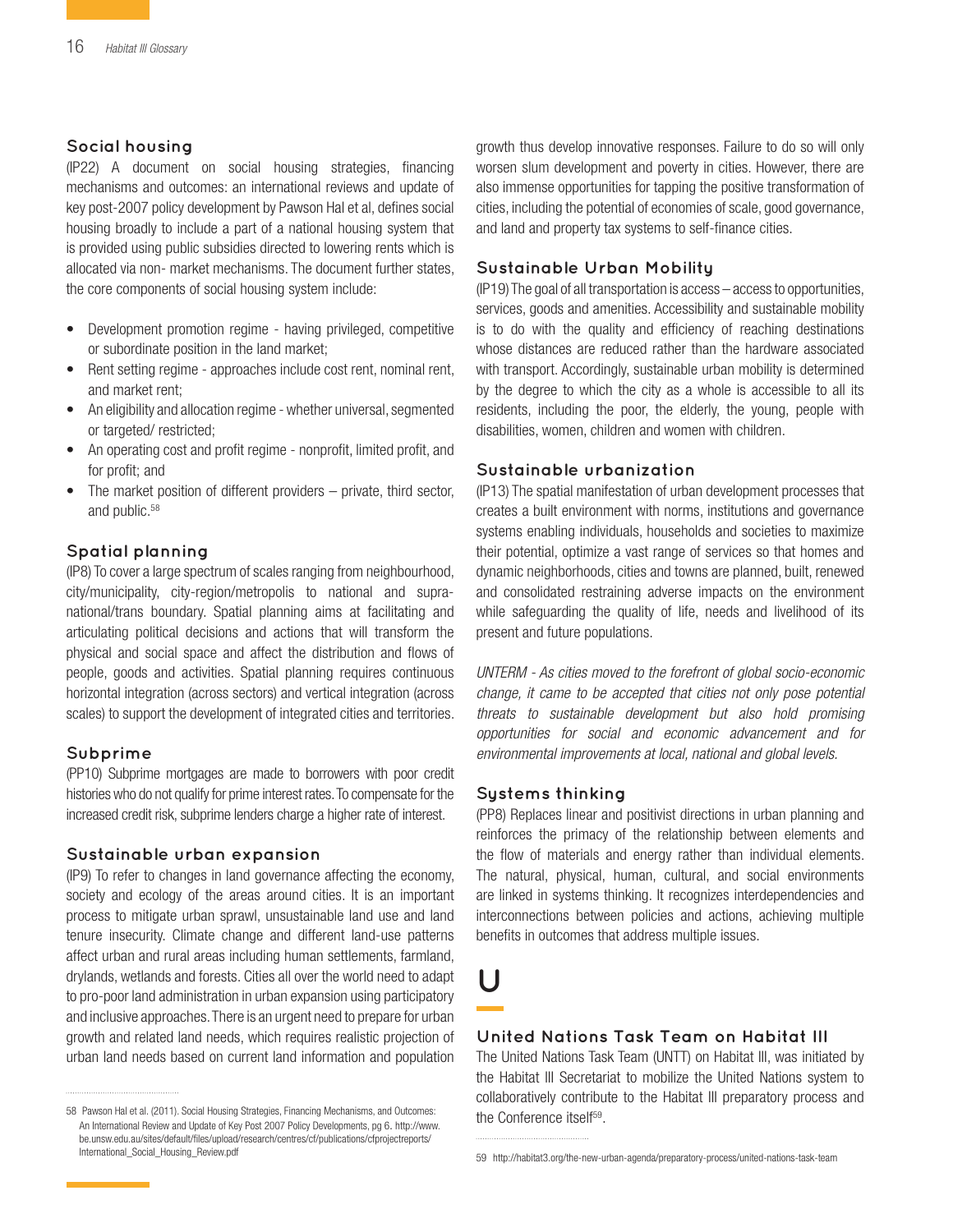#### **Urban breakfast**

The Urban Breakfast is an event that aims to bring together representatives of Member States, various stakeholders groups, and the United Nations system together to discuss current issues of urbanization in a less formal setting in the mornings. The Urban Breakfast was initiated by the Habitat III Secretariat and continues to be organized by various groups involved in the implementation of the New Urban Agenda<sup>60</sup>.

#### **Urban commons**

(IP11) Commons were traditionally defined as the elements of the environment – forests, atmosphere, rivers, fisheries or grazing land – that were shared, used and enjoyed by all. Today, the commons can also include public goods, such as public space, public education, health and the infrastructure that allows our society to function.

#### **Urban crime**

(IP3) For the purpose of this paper, urban crimes are punishable violation of the limits on human behaviour as imposed by national criminal legislation, which takes place due to the specific situation in urban settings<sup>61</sup>.

#### **Urban ecology**

(PP8) Urban ecology is the systems-based understanding of biotic and physical elements that occur in urban areas. It recognizes the interaction between natural systems and social and cultural systems, among others. Urban ecology places particular importance on the primacy of natural systems in contributing to livelihoods, well-being and resilience, and focuses on the interdependence of key resources (usually water, waste, and energy) and their impact on city development. In Policy Unit 8, the term sustainable urban development refers to the normative outcome of policies and actions related to the urban ecology, where "sustainable" is defined as the state wherein natural systems function, remain diverse and enable the ecosystem to remain in balance.

#### **Urban environment**

(IP16) Defined as the intersection and overlay of the natural environment, the built environment and the socio-economic environment.

#### **Urban governance**

(IP6) It is the software that enables the urban hardware to function, the enabling environment requiring the adequate legal frameworks, efficient political, managerial and administrative processes, as well as strong and capable local institutions able to respond to the citizens' needs.

#### **Urban heritage**

(IP4) A social, cultural and economic asset and resource reflecting the dynamic historical layering of values that have been developed, interpreted and transmitted by successive generations and an accumulation of traditions and experiences recognized as such in their diversity. Urban heritage comprises urban elements (urban morphology and built form, open and green spaces, urban infrastructure), architectural elements (monuments, buildings) and intangible elements. Urban heritage conservation or urban conservation relates to urban planning processes aimed at preserving cultural values, assets and resources through conserving the integrity and authenticity of urban heritage, while safeguarding intangible cultural assets through a participatory approach.

#### **Urban Journalism Academy**

The Urban Journalism Academy is an initiative that aims to train journalists and media professionals to substantively report on urbanization issues. The Urban Journalist Academy was initiated by the Habitat III Secretariat, and will be continued by other stakeholders involved in the implementation of the New Urban Agenda<sup>62</sup>.

#### **Urban Law**

(IP5) Urban law is the collection of policies, laws, decisions and practices that govern the management and development of the urban environment. It is a broad and diverse field but one that justifies being considered collectively because of the interaction of its various elements within the single, inclusive but diverse, space that is the urban environment. Urban law has several important characteristics:

- It governs the key functions of towns and cities and reflects the rights and responsibilities of the residents and users of these urban areas. The functions are diverse, including urban planning, municipal finance, urban land administration and management, infrastructure provision, mobility and local economic development among others.
- It exists at various levels from internationally recognized rights, such as the right to housing, to national legislation and on to municipal rules or by-laws that often govern local issues such as the provision of services or the management of public space.
- It may be expressed through a variety of instruments including primary legislation and subsidiary regulations but also including 'softer' instruments such as policies and administrative instructions.
- It often has a dual character with an apparently neutral technical nature accompanied by a complex social aspect including the potential for differential impact on different groups within the urban environment. Impacts on vulnerable groups, such as women, youth, the poor and the socially marginalized, being of particular concern.
- It must be considered in the context of the institutions and processes that are established by it or that are expected to implement it.

<sup>60</sup> <http://habitat3.org/engagement/events/urban-breakfasts>

<sup>61</sup> Building on the definition of crime as stated in the new UNODC International Classification of Crime for Statistical Purposes publication.

<sup>62</sup> <http://habitat3.org/engagement/events/urban-journalism-academy/>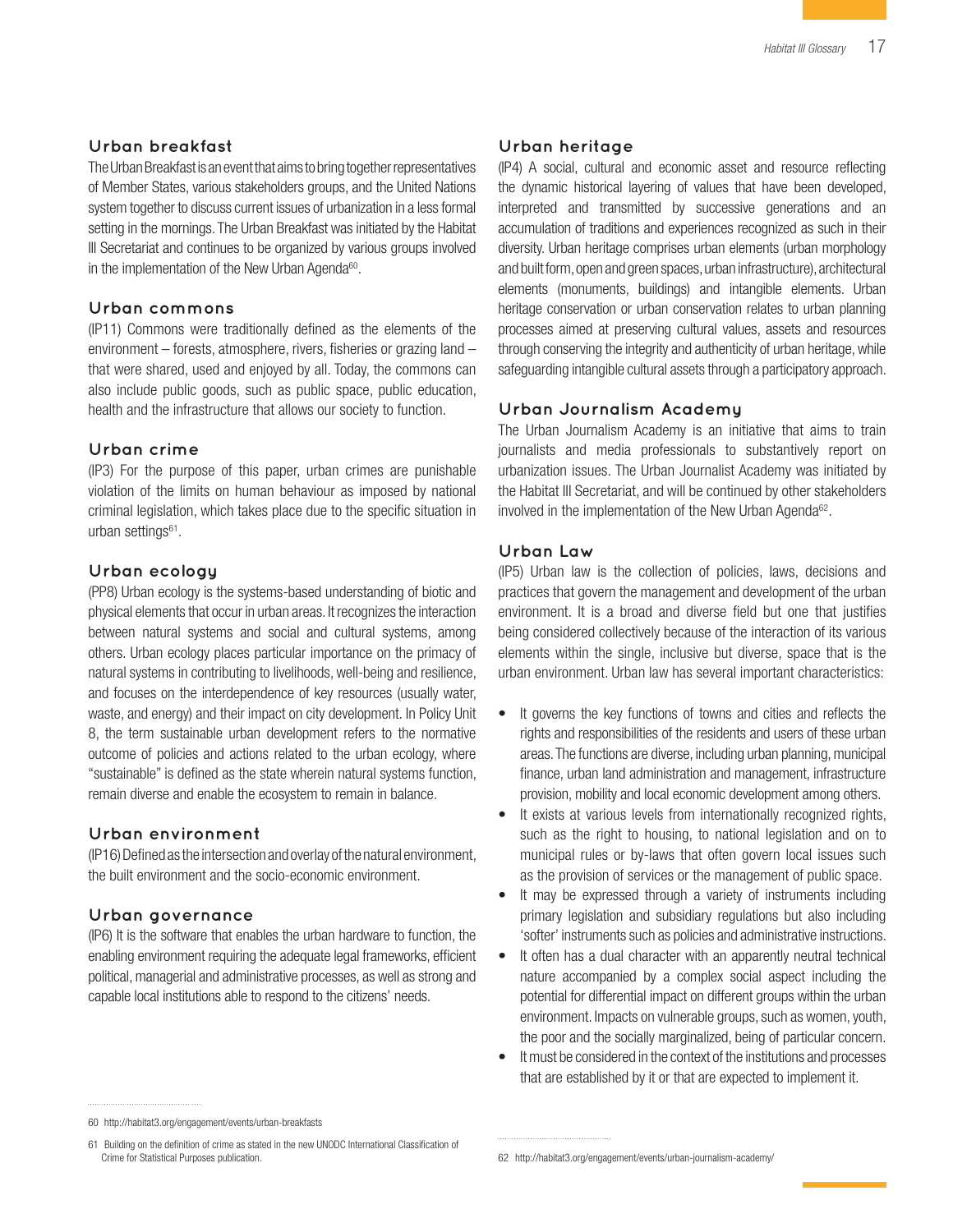#### **Urban Resilience (See also Resilience)**

(IP8) The ability of any urban system to withstand and recover quickly from multiple shocks and stresses and maintain a continuity of services.

UNTERM – Resilience against crisis not only refers to reducing risks and damage from disasters (i.e. loss of lives and assets), but also the ability to quickly bounce back to a stable state.

#### **Urban - rural linkages**

(IP9) To refer to complementary and synergetic functions and flows of people, natural resources, capital, goods, employment, ecosystem services, information and technology between rural and urban areas.

#### **Urban Safety**

(IP3) The concept of Urban Safety not only addresses the prevention of crime and violence, but also the enhancement of individual rights including the physical, social and psychological integrity of a person. 'Safety' not only brings together the constructs of crime, violence and insecurity but is firstly a foundation for the deployment of human abilities, freedom, solidarity, multiculturalism and creativity. Safety does not only cover the individual's rights to life, but embraces also to the community, society and the city. Safety is also a social value that enables social cohesion, since it is the foundation for the common good of societies that allows a fair and equitable development for all its members (Universidad Alberto Hurtado, 2008).

#### **Urban Sprawl**

(IP8) The physical expansion of the city's built environment, which usually consumes surrounding rural areas. It is generally characterized by monofunctional, low-density settlements that are car dependent and often lack access to public infrastructure and services. Appropriate density, mixed-use development and public transport – whether in retrofitting existing urban fabric or planning new urban areas in advance of growth – can counter the negative externalities of sprawling cities (sprawl repair).

(PP10) Urban sprawl is a spatial phenomenon where an urban conglomerate spreads outwards, even beyond its suburbs to its outskirts.63 As Ivan Muñiz et al. (2012) explains, the definition of urban sprawl differs from country to country and its causes and impacts are diverse may it be economic, social or environmental ones. Taking into account its morphological aspect, we can see that sprawls are characterized by low density, low centrality, low proximity, low concentration, and discontinuity from old and new developments.64

*UNTERM - The unplanned, uncontrolled spreading of urban development into areas adjoining the edge of a city -- in particular for the construction of low-density housing and commercial sites in formerly agricultural or forested areas.* 

#### **Urban Violence**

Violence is "the intentional use of physical force or power, threatened or actual, against oneself, or against a group or community that either results in or has a high likelihood of resulting in injury, death, psychological harm, maldevelopment or deprivation" (WHO, 2002). It includes physical, sexual, emotional/psychological violence. In this context, while there is no agreed definition of what constitutes urban violence or how it should be measured, there are certain parameters that hinge on its direct and indirect characteristics, its intensity and duration, its spatial-socio characteristics, its intentionality and context. Weapons use is often associated with urban violence.

#### **Urban Walk**

The Urban Walk refers to an organized walk that showcases how the New Urban Agenda can be translated into real action at the city level. The Urban Walk presents an opportunity to initiate discussions on issues of relevance for the implementation of the New Urban Agenda while participants are walking through city spaces. During the Habitat III process and the Conference itself, Urban Walks were organized by the Habitat III Secretariat with partners65.



#### **Walkability**

(IP11) The extent to which the built environment is friendly to the presence of people living, shopping, visiting, enjoying or spending time in an area. Factors affecting walkability include, but are not limited to: [street connectivity](file:///FREDDIEZ%20BIGG%20FOLDER/FREDDIEZ%20WORK%20FOLDER/In%20Progress/Habitat%20III/H3%20Glossary/ ); [land-use](file:///FREDDIEZ%20BIGG%20FOLDER/FREDDIEZ%20WORK%20FOLDER/In%20Progress/Habitat%20III/H3%20Glossary/ ) mix; residential density; the presence of trees and vegetation; frequency and variety of buildings, entrances and other sensations along street frontages.

### **Z**

#### **Zoning**

(PP10) Zoning is a form of regulatory implementation of planning which involves the division of the community into districts, or zones, within which regulations apply to the use of land or buildings, the intensity of that use as well as the height and bulk, or extent of that use.<sup>66</sup> To achieve economic and social development sustainably and efficiently, cities focus on planning through zoning to divide cities for housing construction, sanitation improvements, and access to recreation among other things.<sup>67</sup>

<sup>63</sup> UN-Habitat (2012). Urban Patterns For A Green Economy: Leveraging Density. [http://unhabitat.](file:///FREDDIEZ%20BIGG%20FOLDER/FREDDIEZ%20WORK%20FOLDER/In%20Progress/Habitat%20III/H3%20Glossary/wp-content/uploads/2014/06/Leveraging-Density-Urban-Patterns-for-a-Green-Economy.pdf) *[org/wp-content/uploads/2014/06/Leveraging-Density-Urban-Patterns-for-a-Green-Economy.pdf](file:///FREDDIEZ%20BIGG%20FOLDER/FREDDIEZ%20WORK%20FOLDER/In%20Progress/Habitat%20III/H3%20Glossary/wp-content/uploads/2014/06/Leveraging-Density-Urban-Patterns-for-a-Green-Economy.pdf)*

<sup>64</sup> Iván Muñiz, Miguel Ángel García y Daniel Calatayud (2012) "SPRAWL. Definición, causas y efectos." *<http://www.ecap.uab.es/RePEc/doc/wpdea0603.pdf>*

<sup>65</sup> *<http://habitat3.org/engagement/events/urban-walks/>*

<sup>66</sup> World Bank, E-course on Sustainable Land Use Planning.

<sup>67</sup> NYC Department of City Planning<http://www1.nyc.gov/site/planning/zoning/glossary.page>